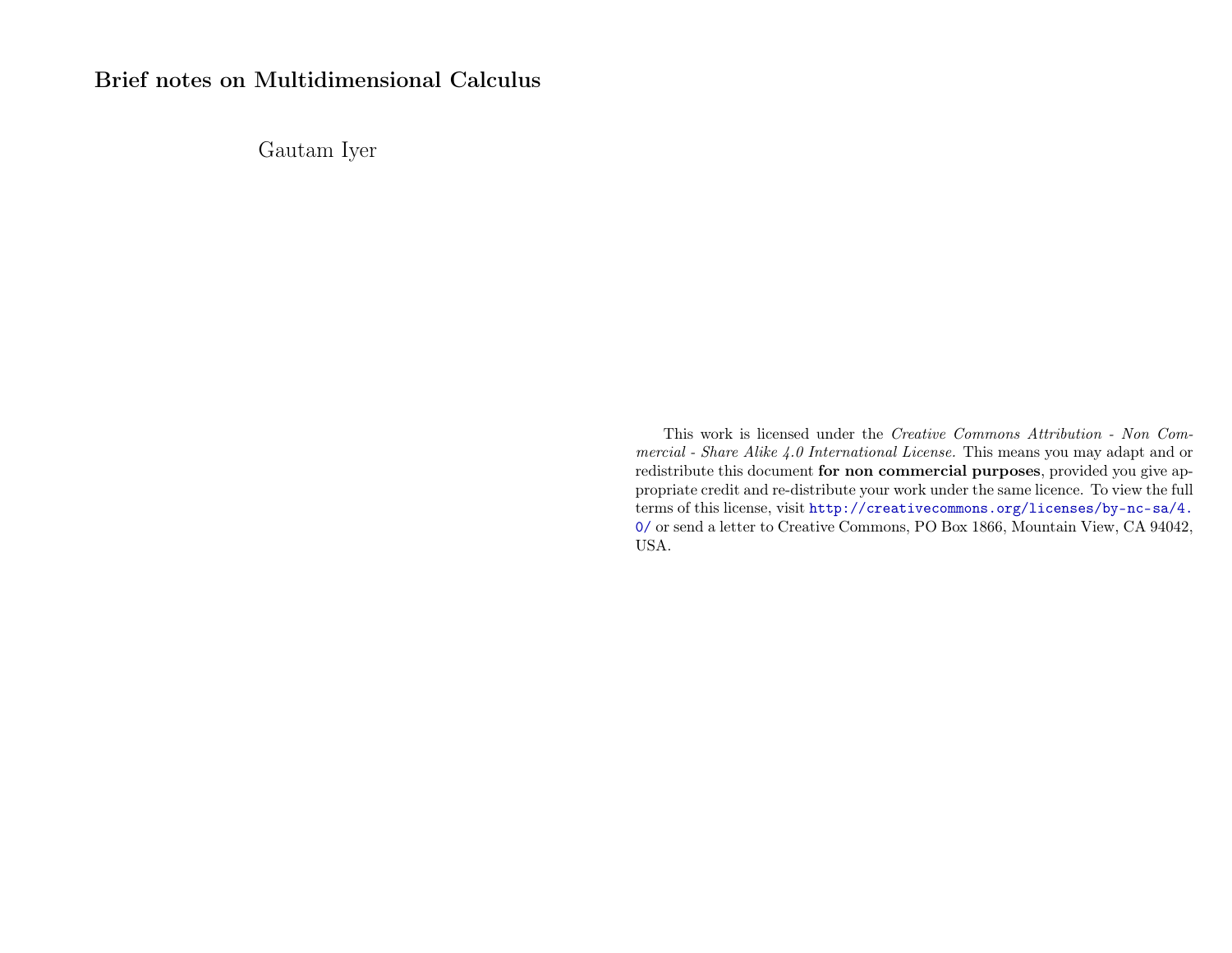## Preface

<span id="page-1-0"></span>These are really brief notes on the material covered in class for the Fall 2015 section of 21-268: Multidimensional Calculus. The main focus of these notes is not the evaluation of complicated integrals over the region enclosed by various oddly shaped surfaces. Most of these integrals can, for instance, be computed much more efficiently by a computer or a sufficiently trained monkey. This course instead focuses on the concepts and underlying intuition instead.

A student taking this course is assumed to have a through knowledge of one variable calculus and elementary linear algebra. This includes:

- Standard theorems about limits (e.g. sums, products, etc.)
- Theorems about one derivatives that are similar to the one variable case (e.g. product and quotient rules).
- How to differentiate and integrate various complicated trigonometric functions.

In accordance with this, the material concerning limits and differentiation (Chapters [1](#page-3-0) and [2\)](#page-4-0) is extremely brief. The proofs of most results in these chapters can be done rigorously with very little background, and some are presented here.

These notes are a little more detailed regarding implicit functions, multiple integrals and vector calculus (Chapters [3](#page-8-0)[–6\)](#page-19-0). However, the proofs of most results in these chapters require either a stronger analysis background (e.g. the knowledge of compactness), or more technicality than is appropriate in a first multi-variable calculus course. If the reader accepts the results concerning inverse functions and multiple integrals without proof, then enough material is provided here for the reader to be able to prove the important theorems concerning line and surface integrals (e.g. Greens, Stokes and the divergence theorems).

#### Contributing

These notes are open-source. If you want to fill in a few details, or add a section on something related I welcome your help. The LATEX source for these notes is currently publicly hosted at GitLab: <https://gitlab.com/gi1242/cmu-math-268>. Please contact me (via email) if you are interested in contributing.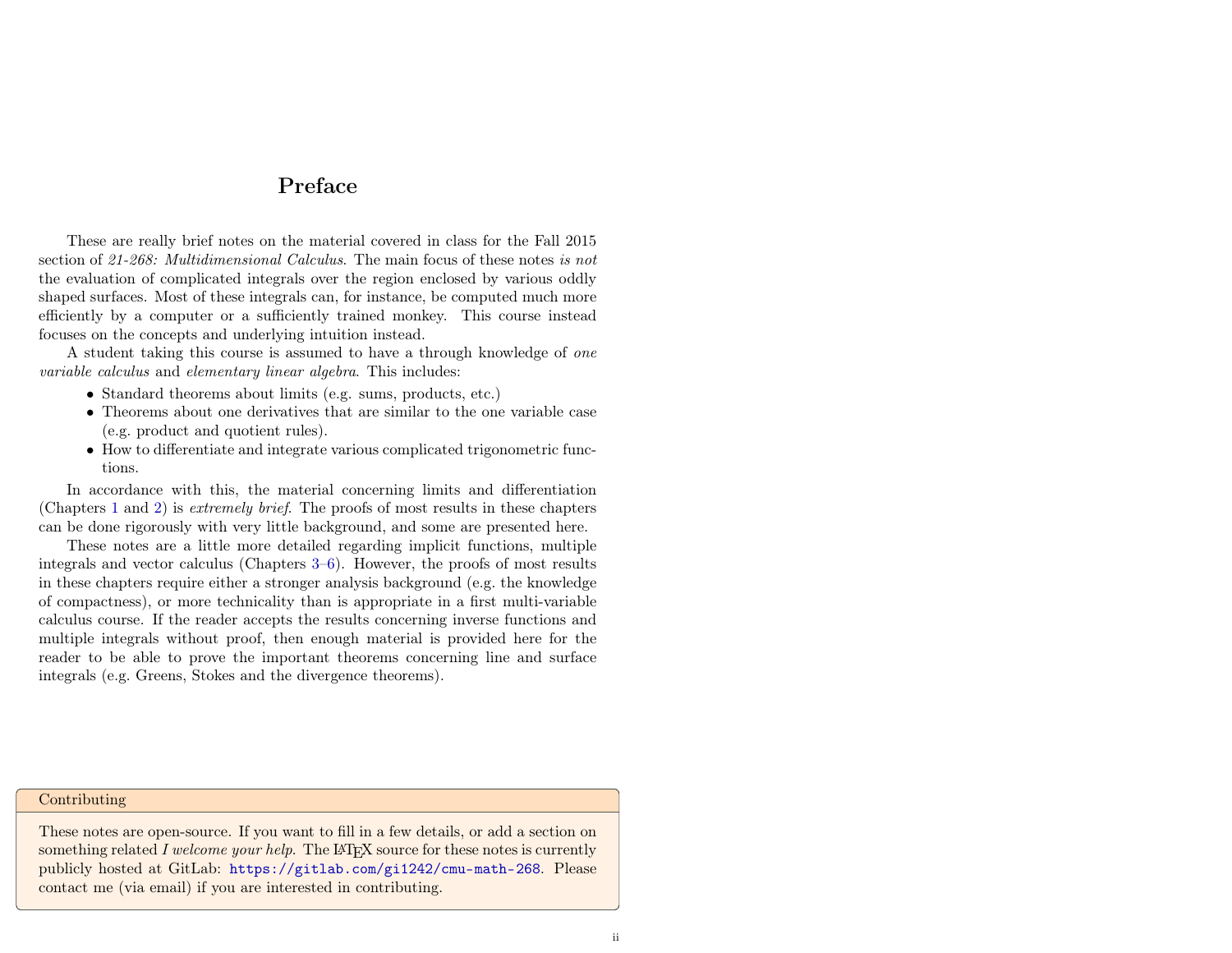# Contents

| Preface                                                                                                                                                                                                                                                                     |                                                                                                                  |
|-----------------------------------------------------------------------------------------------------------------------------------------------------------------------------------------------------------------------------------------------------------------------------|------------------------------------------------------------------------------------------------------------------|
| Chapter 1. Limits and Continuity<br>Open sets in $\mathbb{R}^d$ .<br>1.<br>2.<br>Limits<br>3.<br>Continuity                                                                                                                                                                 | $\mathbf{1}$<br>$\mathbf{1}$<br>$\mathbf{1}$<br>$\mathbf{1}$                                                     |
| Chapter 2. Differentiation<br>Directional and Partial Derivatives<br>$1_{\cdot}$<br>2.<br>Derivatives<br>3.<br>Tangent planes and Level Sets<br>Chain rule<br>4.<br>5.<br>Higher order derivatives<br>6.<br>Maxima and Minima<br>7.<br>Taylors theorem                      | $\,2$<br>$\sqrt{2}$<br>$\boldsymbol{2}$<br>$\overline{3}$<br>$\sqrt{3}$<br>$\overline{3}$<br>$\overline{4}$<br>5 |
| Chapter 3. Inverse and Implicit functions<br>Inverse Functions and Coordinate Changes<br>$1_{\cdot}$<br>2.<br>Implicit functions<br>3.<br>Tangent planes and spaces<br>4.<br>Parametric curves.<br>5.<br>Curves, surfaces, and manifolds<br>6.<br>Constrained optimization. | 6<br>$\,6$<br>$\,6$<br>$\overline{7}$<br>$\,8\,$<br>$8\,$<br>9                                                   |
| Chapter 4. Multiple Integrals<br>Double Integrals<br>1.<br>Iterated integrals and Fubini's theorem<br>2.<br>3.<br>Triple integrals<br>Coordinate transformations<br>$\overline{4}$ .                                                                                        | 10<br>10<br>11<br>12<br>12                                                                                       |
| Chapter 5. Line Integrals<br>Line integrals<br>1.<br>2.<br>Parametrization invariance and arc length<br>3.<br>The fundamental theorem<br>4.<br>Greens theorem                                                                                                               | 14<br>14<br>14<br>15<br>15                                                                                       |
| Chapter 6. Surface Integrals<br>Surface integrals<br>1.                                                                                                                                                                                                                     | 17<br>17                                                                                                         |

| 2. Surface integrals of vector functions |    |
|------------------------------------------|----|
| 3. Stokes theorem                        |    |
| 4. Conservative and Potential Forces.    |    |
| 5. Divergence Theorem                    | 20 |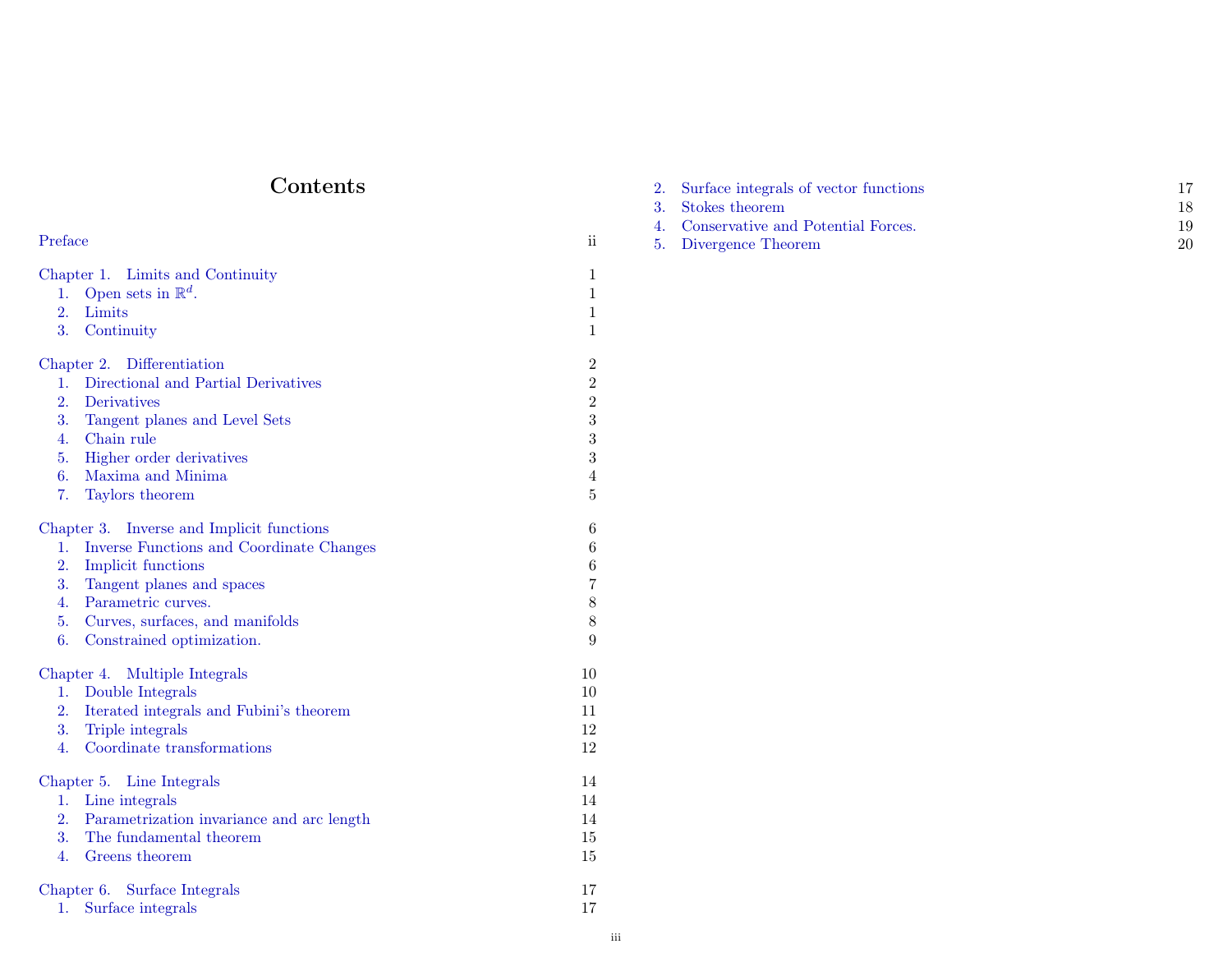### <span id="page-3-0"></span>Limits and Continuity

### 1. Open sets in  $\mathbb{R}^d$ .

- <span id="page-3-1"></span>• We assume throughout the convention that a vector  $x \in \mathbb{R}^d$  has coordinates  $(x_1, x_2, \ldots, x_d)$ .
- Let  $|x| = \sqrt{\sum x_i^2}$  be the length of the vector x.
- Let  $B(a,r) = \{x \in \mathbb{R}^d \mid |x-a| < r\}$  be the *open ball* of radius r.

DEFINITION 1.1. A set  $U \subset \mathbb{R}^d$  is open if for every  $a \in U$  there exists  $r > 0$ such that  $B(a, r) \subset U$ .

DEFINITION 1.2. An open set  $U \subset \mathbb{R}^d$  is *connected* if it can not be expressed as the union of two non-empty, disjoint open sets.

While this definition is the "official" one, it is a little harder to grasp (e.g. try proving  $\mathbb{R}^d$  is connected)! Instead we will use the circular, but intuitive definition to work with instead.

DEFINITION 1.3. A set  $U \subset \mathbb{R}^d$  is connected if for any x and y in U, there exists a *continuous* path that connects  $x$  and  $y$  that stays entirely within the set U.

This definition is circular as we have not yet defined a continuous path.

DEFINITION 1.4. A domain (sometimes called an open domain) is an open connected set.

Most functions we study will have an open connected set as their domain of definition.

#### 2. Limits

<span id="page-3-2"></span>DEFINITION 2.1. We say  $\lim_{x\to a} f(x) = l$  if for every  $\varepsilon > 0$ , there exists  $\delta > 0$ such that  $0 < |x - a| < \delta$  implies  $|f(x) - l| < \varepsilon$ .

In English, this roughly translates to the statement "By making x close enough to a, we can make  $f(x)$  arbitrarily close to l"

REMARK 2.2. If f is only defined on an open set U, then we also insist  $x, a \in U$ above.

The standard theorems about limits (sums, products, quotients) from one variable calculus still hold in this context. You should make a list and practice a few ε-δ proofs.

<span id="page-3-4"></span>PROPOSITION 2.3. If  $\lim_{x\to a} f(x) = l$  then for every  $v \in \mathbb{R}^d$  with  $v \neq 0$ , we must have  $\lim_{t\to 0} f(a+tv) = l$ .

PROOF. Pick  $\varepsilon > 0$ . We know  $\exists \delta > 0$  such that  $0 < |x - a| < \delta \implies$  $|f(x) - l| < \varepsilon$ . Choose  $\delta_1 = \delta/|v|$ . Now it immediately follows that  $0 < t < \delta$ implies  $|f(a + tv) - l| < \varepsilon$ .

The converse (surprisingly) is false!

EXAMPLE 2.4. Let  $f(x) = 1$  if  $0 < x_2 < x_1^2$  and  $f(x) = 0$  otherwise. Then  $\lim_{x\to 0} f(x)$  does not exist, but  $\lim_{t\to 0} f(tv) = 0$  for all  $v \in \mathbb{R}^2 - \{0\}.$ 

EXAMPLE 2.5. Let  $f(x) = x_1^2 x_2/(x_1^4 + x_2^2)$ , and  $f(0) = 0$ . Then  $\lim_{x\to 0} f(x)$ does not exist, but  $\lim_{t\to 0} f(tv) = 0$  for all  $v \in \mathbb{R}^2 - \{0\}.$ 

Proposition [2.3](#page-3-4) can be used to show that various limits don't exist.

EXAMPLE 2.6. Show that  $\lim_{x\to 0} \frac{x_1x_2}{|x|^2}$  $\frac{|x|^2}{|x|^2}$  does not exist.

PROOF. Choosing  $v_1 = (1, 1)$  and  $v_2 = (1, 0)$  we see

$$
\lim_{t \to 0} f(tv_1) = \frac{1}{2} \text{ and } \lim_{t \to 0} f(tv_2) = 0 \neq \frac{1}{2}.
$$

So by Proposition [2.3,](#page-3-4)  $\lim_{x\to 0} x_1 x_2/|x|^2$  can not exist.

#### 3. Continuity

<span id="page-3-3"></span>DEFINITION 3.1. Let  $U \subset \mathbb{R}^m$  be a domain, and  $f: U \to R^d$  be a function. We say f is continuous at a if  $\lim_{x\to a} f(x) = f(a)$ .

DEFINITION 3.2. If f is continuous at every point  $a \in U$ , then we say f is continuous on  $U$  (or sometimes simply  $f$  is continuous).

Again the standard results on continuity from one variable calculus hold. Sums, products, quotients (with a non-zero denominator) and composites of continuous functions will all yield continuous functions.

The notion of continuity gives us a generalization of Proposition [2.3](#page-3-4) that is useful is computing the limits along arbitrary curves instead.

PROPOSITION 3.3. Let  $f : \mathbb{R}^d \to \mathbb{R}$  be a function, and  $a \in \mathbb{R}^d$ . Let  $\gamma : [0,1] \to$  $\mathbb{R}^d$  be a any continuous function with  $\gamma(0) = a$ , and  $\gamma(t) \neq a$  for all  $t > 0$ . If  $\lim_{x\to a} f(x) = l$ , then we must have  $\lim_{t\to 0} f(\gamma(t)) = l$ .

COROLLARY 3.4. If there exists two continuous functions  $\gamma_1, \gamma_2 : [0, 1] \rightarrow$  $\mathbb{R}^d$  such that for  $i \in 1,2$  we have  $\gamma_i(0) = a$  and  $\gamma_i(t) \neq a$  for all  $t > 0$ . If  $\lim_{t\to 0} f(\gamma_1(t)) \neq \lim_{t\to 0} f(\gamma_2(t))$  then  $\lim_{x\to a} f(x)$  can not exist.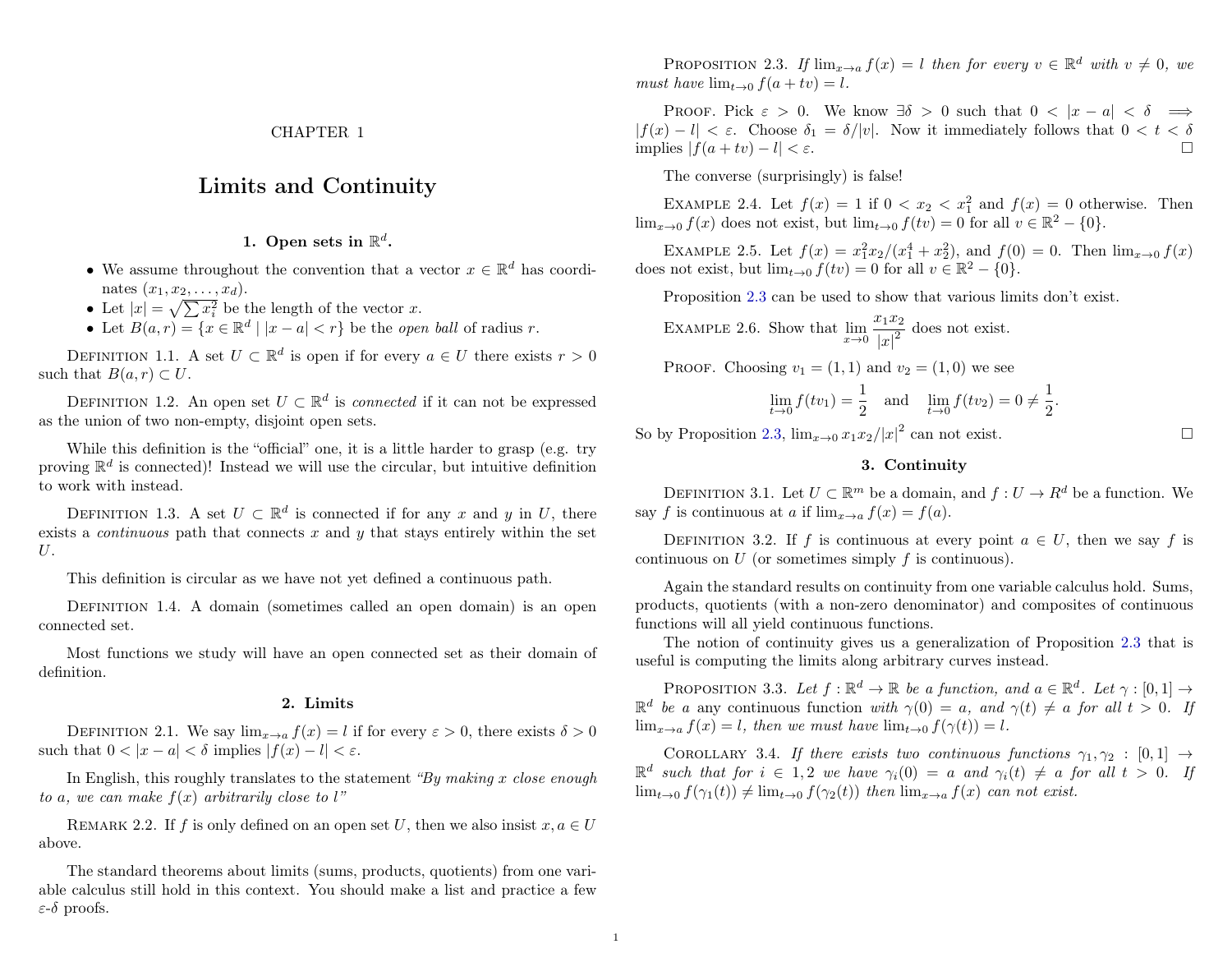### Differentiation

#### 1. Directional and Partial Derivatives

<span id="page-4-1"></span><span id="page-4-0"></span>DEFINITION 1.1. Let  $U \subset \mathbb{R}^d$  be a domain,  $f: U \to \mathbb{R}$  be a function, and  $v \in \mathbb{R}^d - \{0\}$  be a vector. We define the *directional derivative* of f in the direction  $v$  at the point  $a$  by

$$
D_v f(a) \stackrel{\text{def}}{=} \frac{d}{dt} f(a + tv) \Big|_{t=0}
$$

EXAMPLE 1.2. If  $f(x) = |x|^2$ , then  $D_v f(x) = 2x \cdot v$ .

REMARK 1.3. Be aware that some authors define  $D_{\eta} f$  by additionally dividing by the length of  $v$ . We will never do that!

DEFINITION 1.4. We define the i<sup>th</sup> partial derivative of f (denoted by  $\partial_i f$ ) to be the directional derivative of f in direction  $e_i$  (where  $e_i$  is the i<sup>th</sup> elementary basis vector).

Practically, to compute the  $i<sup>th</sup>$  partial derivative of f differentiate it with respect to  $x_i$  treating all the other coordinates as constant.

EXAMPLE 1.5. For  $x \neq 0$  we have  $\partial_i |x| = x_i/|x|^2$ .

#### 2. Derivatives

<span id="page-4-4"></span><span id="page-4-2"></span>DEFINITION 2.1. Let  $U \subseteq \mathbb{R}^d$  be a domain,  $f : \mathbb{R}^d \to \mathbb{R}$  be a function, and  $a \in U$ . We say f is *differentiable at a* if there exists a linear transformation  $T: \mathbb{R}^d \to \mathbb{R}$  and a function e such that

(1)  $f(a+h) = f(a) + Th + e(h)$ 

(2) and 
$$
\lim_{h \to 0} |e(h)|/|h| = 0
$$
.

In this case, the linear transformation  $T$  is called the derivative of  $f$  at  $a$ , and denoted by  $Df_a$ .

<span id="page-4-3"></span>PROPOSITION 2.2. If  $f$  is differentiable at  $a$ , then all the directional derivatives  $D_v f(a)$  exist. Further,

$$
Df_a = \begin{pmatrix} \partial_1 f(a) & \partial_2 f(a) & \cdots & \partial_d f(a) \end{pmatrix}
$$

and

$$
D_v f(a) = Df_a v = \sum_{i=1}^d v_i \partial_i f(a).
$$

REMARK 2.3. This shows that the linear transformation appearing in the definition of  $f$  is unique!

The converse of Proposition [2.2](#page-4-3) is (surprisingly?) false. All directional derivatives can exist, however, the function need not be differentiable (or even continuous!)

EXAMPLE 2.4. Let  $f(x,y) = x^2y/(x^4 + y^2)$ . Then for every  $v \in \mathbb{R}^2 - \{0\}$ ,  $D_v f(0)$  exists, but f is not differentiable (or even continuous) at 0.

The converse of Proposition [2.2](#page-4-3) is true under the additional assumption that the partial derivatives are continuous.

Theorem 2.5. If all partial derivatives of f exist in a neighbourhood of a, and are continuous at  $a$ , then  $f$  is differentiable at  $a$ .

PROOF. For simplicity we assume  $d = 2$ . By the mean value theorem

$$
f(a+h) - f(a) = f(a_1 + h_1, a_2 + h_2) - f(a_1 + h_1, a_2) + f(a_1 + h_1, a_2) - f(a_1, a_2)
$$
  
=  $h_2 \partial_2 f(a_1 + h_1, a_2 + \xi_2) + h_1 \partial_1 f(a_1 + \xi_1, a_2)$ 

for some  $\xi_1, \xi_2$  such that  $\xi_i$  lies between 0 and  $h_i$ . Now let T be the matrix  $(\partial_1 f(a) \partial_2 f(a))$  and observe

$$
f(a+h) = f(a) + Th + e(h),
$$

where

$$
e(h) = h_2(\partial_2 f(a_1 + h_1, a_2 + \xi_2) - \partial_2 f(a)) + h_1(\partial_1 f(a_1 + \xi_1, a_2) - \partial_1 f(a)).
$$

Clearly

$$
\frac{|e(h)|}{|h|} \leq |\partial_2 f(a_1 + h_1, a_2 + \xi_2) - \partial_2 f(a)| + |\partial_1 f(a_1 + \xi_1, a_2) - \partial_1 f(a)|,
$$

which converges to 0 as  $h \to 0$ .

Note, however, it is possible for a function to be differentiable, and for the partial derivatives to exist and be discontinuous (e.g.  $f(x) = |x|^2 \sin(1/|x|)$ ).

DEFINITION 2.6. Let  $U \subset \mathbb{R}^m$  be a domain, and  $a \in U$ . We say a function  $U \to \mathbb{R}^n$  is differentiable if if there exists a linear transformation  $T : \mathbb{R}^m \to \mathbb{R}^n$  and a function e such that

(1) 
$$
f(a+h) = f(a) + Th + e(h)
$$
  
(2) and  $\lim_{h\to 0} |e(h)|/|h| = 0$ .

Note this is exactly the same as Definition [2.1.](#page-4-4) In this case  $Df$  is a  $n \times m$ matrix given by

$$
Df_a = \begin{pmatrix} \partial_1 f_1(a) & \partial_2 f_1(a) & \cdots & \partial_m f_1(a) \\ \partial_1 f_2(a) & \partial_2 f_2(a) & \cdots & \partial_m f_2(a) \\ \vdots & \vdots & & \vdots \\ \partial_1 f_n(a) & \partial_2 f_n(a) & \cdots & \partial_m f_n(a) \end{pmatrix}
$$

and is called the Jacobian Matrix.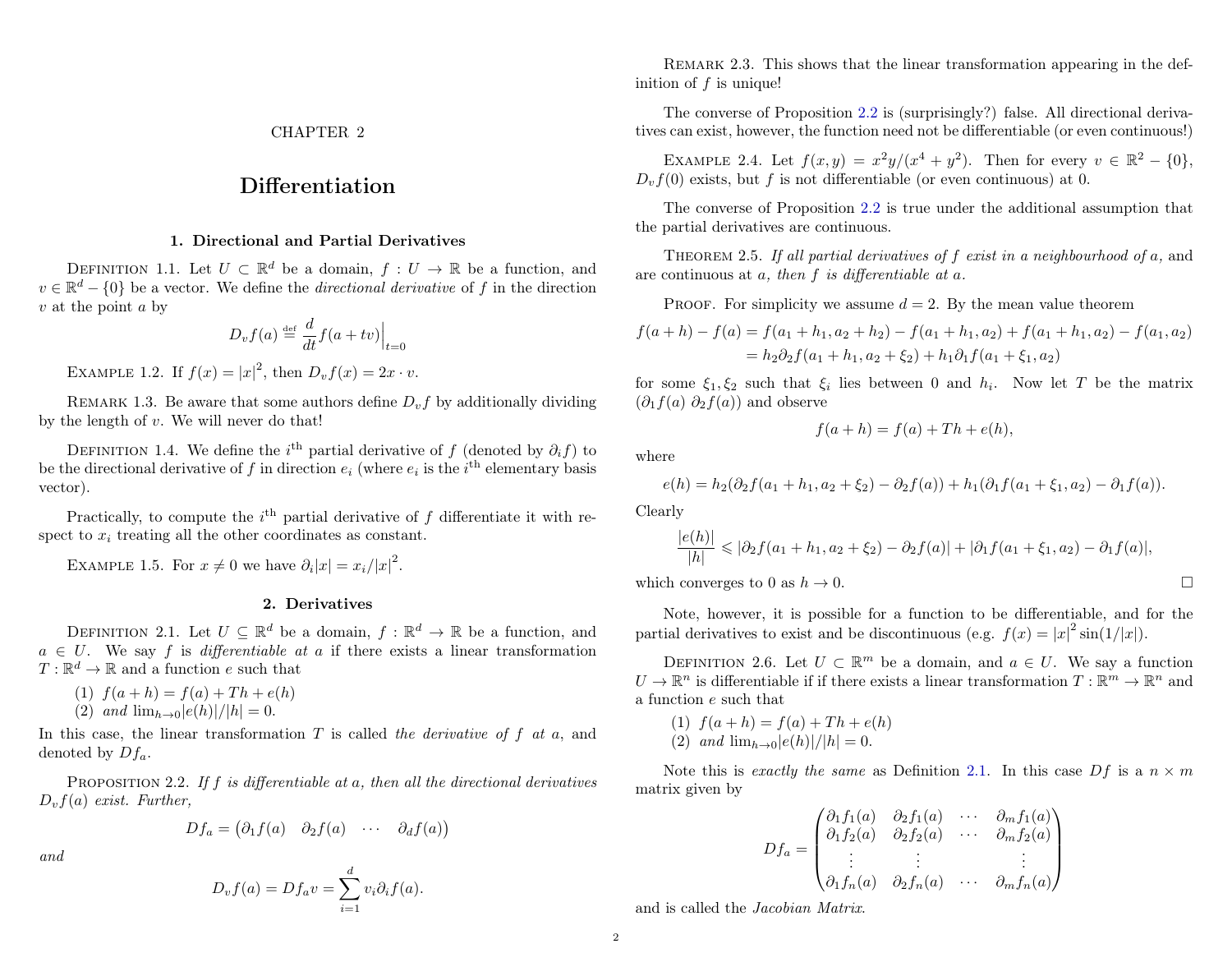#### 3. Tangent planes and Level Sets

<span id="page-5-0"></span>Let  $f: \mathbb{R}^d \to \mathbb{R}$  be differentiable.

DEFINITION 3.1. The graph of f is the set  $\Gamma \subset \mathbb{R}^{d+1}$  defined by

$$
\Gamma = \{ (x, f(x)) \mid x \in \mathbb{R}^d \}.
$$

Given a point  $(a, f(a)) \in \Gamma$  we define the *tangent plane* of f at the point a by the equation

$$
y = f(a) + Df_a(x - a)
$$

The tangent plane is the *best linear approximation* to the graph  $\Gamma$  at the point a. Projecting the tangent plane into 2 dimensions (by freezing other coordinates) gives you a tangent line.

DEFINITION 3.2. Given  $c \in \mathbb{R}$  we define the *level set of f* to be the set  $\{x \in$  $\mathbb{R}^d \mid f(x) = c$ .

If  $d = 2$ , then level sets are typically curves. If  $d = 3$ , then level sets are typically surfaces. In higher dimensions (for "nice functions") level sets of f are typically  $d-1$ -dimensional hyper-surfaces.

EXAMPLE 3.3. Let  $d=3$  and  $f(x)=|x|^2$ . Then  $\{f(x)=c\}$  is the sphere of EXAMPLE 3.3. Let  $u = 3$  and  $f(x) = |x|$ . Then  $f(x) = c$  radius  $\sqrt{c}$  for  $c > 0$ , a point for  $c = 0$  and the empty set for  $c < 0$ .

Level sets are very useful in plotting, and are often used to produce contour plots. We will see later that if v is tangent to a level set of f, then  $D_v f = 0$ .

#### 4. Chain rule

<span id="page-5-1"></span>The one variable calculus rules for differentiation of sums, products and quotients (when they make sense) are still valid in higher dimensions.

PROPOSITION 4.1. Let  $f, g : \mathbb{R}^d \to \mathbb{R}$  be two differentiable functions.

- $f + q$  is differentiable and  $D(f + q) = Df + Dq$ .
- fq is differentiable and  $D(fq) = fDq + qDf$ .
- At points where  $q \neq 0$ ,  $f/q$  is also differentiable and

$$
D\Big(\frac{f}{g}\Big) = \frac{gDf - fDg}{g^2}
$$

These follow in a manner very similar to the one variable analogues, and are left for you to verify. The one rule that is a little different in this context is the differentiation of composites.

THEOREM 4.2 (Chain Rule). Let  $U \subseteq \mathbb{R}^m$ ,  $V \subseteq \mathbb{R}^n$  be domains,  $g: U \to V$ ,  $f: V \to \mathbb{R}^d$  be two differentiable functions. Then  $f \circ g: U \to \mathbb{R}^d$  is also differentiable and

$$
D(f \circ g)_a = (Df_{g(a)})(Dg_a)
$$

Note  $Df<sub>g</sub>$  and  $Dg$  are both matrices, and the product above is the *matrix* product of Df and Dg.

PROOF. The basic intuition is as follows:

$$
f(g(a+h)) = f(g(a) + Dg_a h + e(h)) \approx f(g(a) + Dg_a h)
$$
  
=  $f(g(a)) + Df_{g(a)}(Dg_a h) + e_2(Dg_a h) \approx f(g(a)) + Df_{g(a)}(Dg_a h),$ 

since the composition of linear transformations is again linear. A more detailed version was done in class, and the complete  $\varepsilon$ -δ version is on your homework.  $\square$ 

Note if  $d = 1$ , then

$$
\partial_i(f \circ g) = (Df_g)(Dg)e_i = \sum_{j=1}^n \partial_j f \Big|_g \partial_i g_j.
$$

This is extremely useful, so I recommend remembering it (and not just the fancy matrix product version).

As a consequence, here is a "proof" that directional derivatives in directions tangent to level sets vanish.

PROPOSITION 4.3. Let  $\Gamma = \{x \mid f(x) = c\}$  be a level set of a differentiable function f. Let  $\gamma : [-1,1] \to \Gamma$  be a differentiable function,  $v = D\gamma(0)$ , and  $a = \gamma(0)$ . Then  $D_v f(a) = 0$ .

Think of  $\gamma(t)$  as the position of a particle at time t. If for all t,  $\gamma(t)$  belongs to the curve Γ, then the velocity  $D\gamma$  should be tangent to the curve  $\gamma$ , and thus thus the vector  $v$  above should be tangent to  $\Gamma$ . (When we can define this rigorously, we will revisit it and prove it.)

PROOF. Note  $f \circ \gamma = c$  (since  $\gamma(t) \in \Gamma$  for all t). By the chain rule  $D(f \circ \gamma) =$  $Df_{\gamma}D\gamma$ . At  $t = 0$  this gives  $Df_{\gamma(0)}v = 0 \implies D_vf(\gamma(0)) = 0$  as desired.

DEFINITION 4.4. If  $f : \mathbb{R}^d \to R$  is differentiable, define the *gradient* of f (denoted by  $\nabla f$ ) to be the transpose of the derivative of f.

We've seen above that if v is tangent to a level set of f at a, then  $D_{\nu}f(a) = 0$ . This is equivalent to saying  $\nabla f(a) \cdot v = 0$ , or that the gradient of f is perpendicular to level sets of f. Intuitively, in directions tangent to level sets, f is changing the *least.* In the perpendicular direction (given by  $\nabla f$ ), the function f is changing the most.

#### 5. Higher order derivatives

<span id="page-5-2"></span>Given a function f, treat  $\partial_i f$  as a function. If  $\partial_i f$  is itself a differentiable function, we can differentiate it again. The second derivative (denoted by  $\partial_i \partial_i f$ ) is called a second order partial of  $f$ . These can further be differentiated to obtain third order partials.

THEOREM 5.1 (Clairaut). If  $\partial_i \partial_j f$  and  $\partial_j \partial_i f$  both exist in a neighbourhood of a, and are continuous at a then they must be equal.

If the mixed second order partials are not continuous, however, they need not be equal.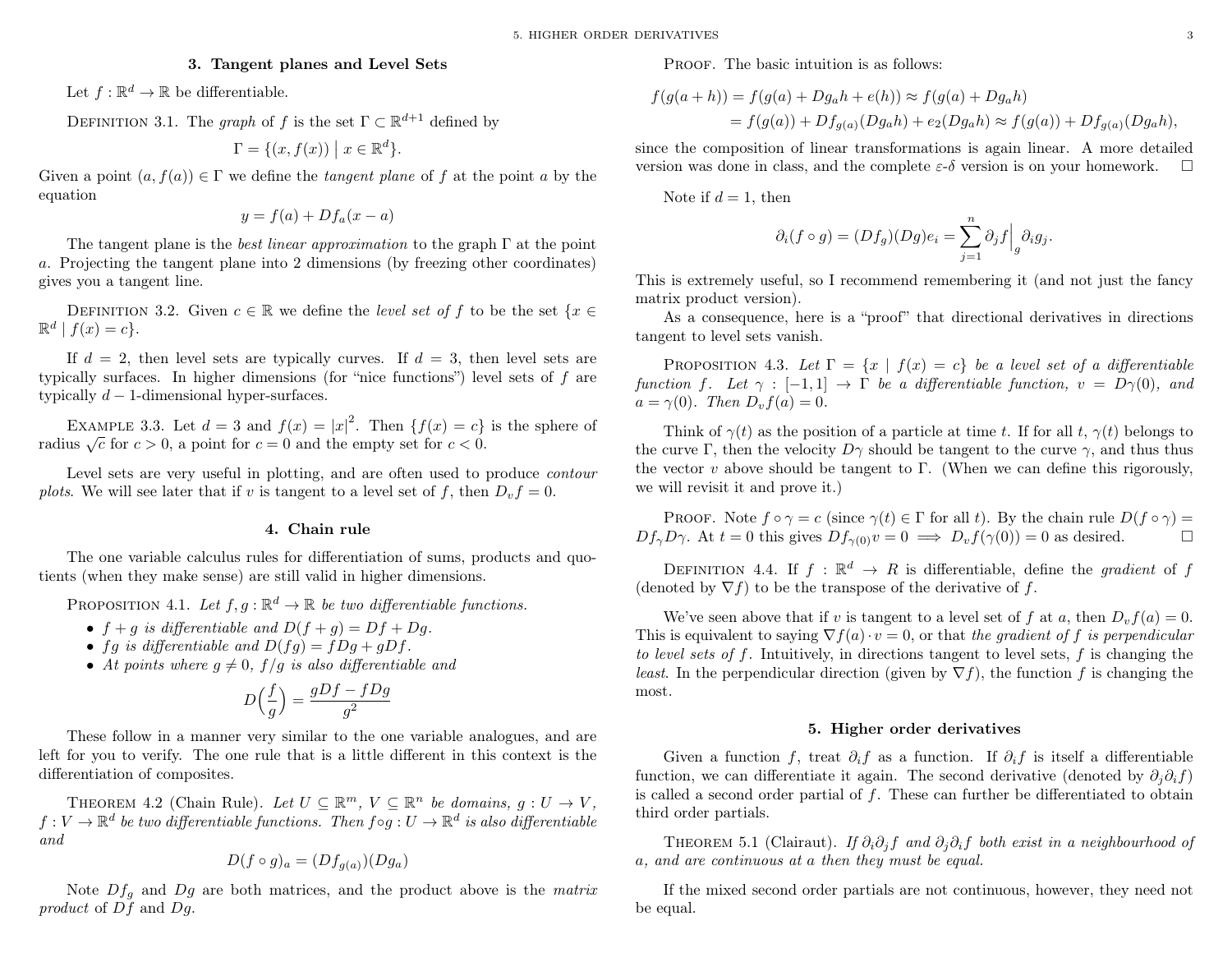EXAMPLE 5.2. Let  $f(x, y) = x^3y/(x^2 + y^2)$  for  $(x, y) \neq 0$  and  $f(0, 0) = 0$ . Then  $\partial_x \partial_y f(0,0) = 1$  but  $\partial_y \partial_x f(0,0) = 0$ .

PROOF OF CLAIRAUT'S THEOREM. Here's the idea in 2D (the same works in higher dimensions). For simplicity assume  $a = 0$ .

- Let R be the rectangle with corners  $(0, 0)$ ,  $(h, 0)$ ,  $(0, k)$ ,  $(h, k)$ .
- Using the mean value theorem, show  $f(h, k) f(h, 0) f(0, k) + f(0, 0) =$  $hk\partial_x\partial_yf(\alpha)$  for some point  $\alpha \in R$ .
- Observe  $f(h, k) f(h, 0) f(0, k) + f(0, 0) = f(h, k) f(0, k) f(h, 0) +$  $f(0,0)$  and so using the mean value theorem show  $f(h, k) - f(h, 0)$  −  $f(0, k) + f(0, 0) = hk\partial_y \partial_x f(\beta)$  for some point  $\beta \in R$ .
- Note that as  $(h, k) \to 0$ , we have  $\alpha, \beta \to 0$ . Consequently, if  $\partial_x \partial_y f$  and  $\partial_y \partial_x f$  are both continuous at 0 we must have

$$
\partial_x \partial_y f(0,0) = \lim_{(h,k)\to 0} \frac{f(h,k) - f(h,0) - f(0,k) + f(0,0)}{hk} = \partial_y \partial_x f(0,0),
$$

proving equality as desired.

DEFINITION 5.3. A function is said to be of class  $C<sup>k</sup>$  if all its  $k<sup>th</sup>$ -order partial derivatives exist and are continuous.

By Clairaut's theorem, we know that mixed partials are equal for  $C<sup>k</sup>$  functions.

#### 6. Maxima and Minima

<span id="page-6-0"></span>DEFINITION 6.1. A function f has a local maximum at a if  $\exists \varepsilon > 0$  such that whenever  $|x - a| < \varepsilon$  we have  $f(x) \leq f(a)$ .

Our aim is now to understand what having a local maximum / minimum translates to in terms of derivatives of  $f$ . For this we do a simple calculation: Observe that if f has a local maximum at a, then for all  $v \in \mathbb{R}^d - \{0\}$  the function  $f(a+tv)$ must have a local maximum at  $t = 0$ . Hence we must have  $\partial_t f(a + tv)|_{t=0} = 0$  and  $\partial_t^2 f(a+tv)|_{t=0} \leq 0$ . Using the chain rule, we compute

$$
\partial_t f(a + tv) = \sum_{i=1}^d \partial_i f(a + tv) v_i
$$
 and  $\partial_t^2 f(a + tv) = \sum_{i,j=1}^d \partial_i \partial_j f(a + tv) v_i v_j$ 

Thus at a local maximum we must have

$$
\sum_{i=1}^{d} \partial_i f(a) v_i = 0 \text{ and } \sum_{i,j=1}^{d} \partial_i \partial_j f(a) v_i v_j \leq 0
$$

for every  $v \in \mathbb{R}^d$ . This translates to the following proposition.

PROPOSITION 6.2. If f is a  $C^2$  function which has a local maximum at a, then

- (1) The first derivative Df must vanish at a (i.e.  $Df_a = 0$ ).  $Df_a = 0$
- (2) The Hessian  $Hf$  is negative semi-definite at a.

For a local maximum, we replace negative semi-definite above with positive semi-definite.

DEFINITION 6.3. The *Hessian* of a  $C^2$  function (denoted by  $Hf$ ) is defined to be the matrix

$$
Hf = \begin{pmatrix} \partial_1 \partial_1 f & \partial_2 \partial_1 f & \cdots & \partial_d \partial_1 f \\ \partial_1 \partial_2 f & \partial_2 \partial_2 f & \cdots & \partial_d \partial_2 f \\ \vdots & \vdots & & \vdots \\ \partial_1 \partial_d f & \partial_2 \partial_d f & \cdots & \partial_d \partial_d f \end{pmatrix}
$$

Note if  $f \in C^2$ ,  $Hf$  is symmetric.

DEFINITION 6.4. Let A be a  $d \times d$  symmetric matrix.

- If  $(Av) \cdot v \leq 0$  for all  $v \in \mathbb{R}^d$ , then A is called negative semi-definite.
- If  $(Av) \cdot v < 0$  for all  $v \in \mathbb{R}^d$ , then A is called *negative definite*.
- If  $(Av) \cdot v \geq 0$  for all  $v \in \mathbb{R}^d$ , then A is called *positive semi-definite*.
- If  $(Av) \cdot v > 0$  for all  $v \in \mathbb{R}^d$ , then A is called *positive definite*.

Recall a symmetric matrix is positive semi-definite if all the eigenvalues are non-negative. In 2D this simplifies to the following:

PROPOSITION 6.5. Let A be the symmetric  $2 \times 2$  matrix  $\left(\begin{smallmatrix} a & b \\ b & c \end{smallmatrix}\right)$ .

- A is positive semi-definite if and only if  $a \ge 0$  and  $ac b^2 \ge 0$ .
- A is negative semi-definite if and only if  $a \leq 0$  and  $ac b^2 \geq 0$ .

For positive/negative definite we only need to additionally insist  $ac - b^2 > 0$ . Finally, we address the converse: Namely, we look for a condition on the derivatives of f that guarantees that f attains a local maximum or minimum at  $a$ .

<span id="page-6-1"></span>THEOREM 6.6. Let  $f$  be a  $C^2$  function.

- If  $Df_a = 0$  and further  $Hf_a$  is positive definite, then f attains a local minimum at a.
- If  $Df_a = 0$  and further  $Hf_a$  is negative definite, then f attains a local minimum at a.

The proof uses Taylor's theorem, and we will revisit it later.

DEFINITION 6.7. We say a is a saddle point of f if  $Df_a = 0$  and  $Hf_a$  has at least one strictly positive eigenvalue, and at least one strictly negative eigenvalue.

This corresponds to points where f has a local maximum in one direction and a local minimum in the other.

EXAMPLE 6.8. The function  $|x|^2$  has a local minimum at 0. The function  $-|x|^2$ has a local maximum at 0 The function  $x_1^2 - x_2^2$  has a saddle at 0.

EXAMPLE 6.9. Let  $\Gamma$  be the hyper-surface  $y = f(x)$ , and  $(z, t) \in \mathbb{R}^{d+1}$ . Let  $(a, f(a))$  be the point on Γ which is closest to  $(z, t)$ . Then  $z - a$  is parallel to  $\nabla f$ and  $(z - a, t - f(a))$  is normal to the tangent plane at  $(a, f(a))$ .

PROOF. Let  $d(x) = |x - z|^2 + (f(x) - t)^2$ . At a max  $\nabla d = 0$ , and hence  $2(x-z) + 2(f(x) - t)\nabla f(x) = 0$  at  $x = a$ . This shows  $a - z$  is parallel to  $\nabla f(a)$ and  $(Df_a, -1)^T$  is parallel to  $(z - a, t - f(a))$ .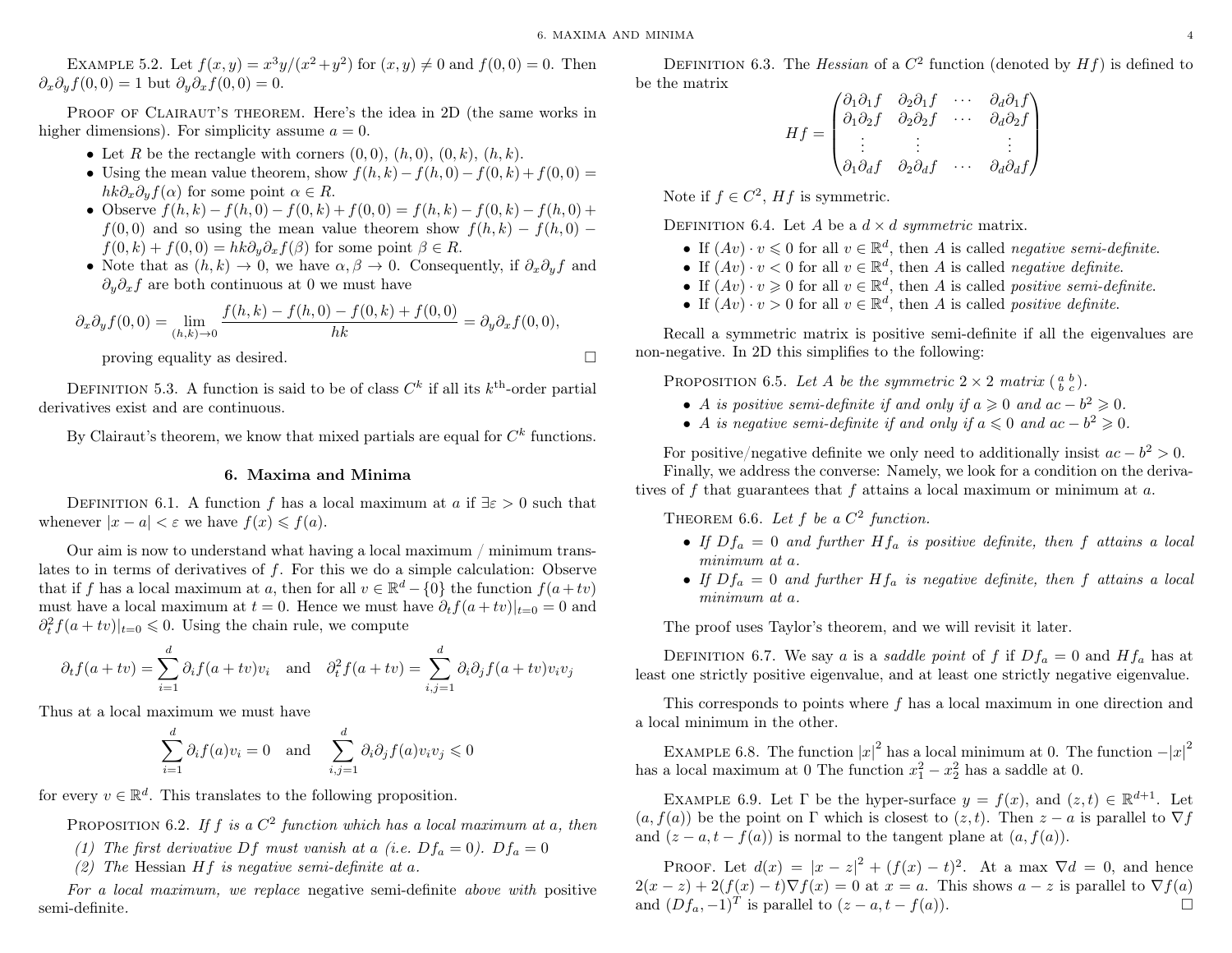#### <span id="page-7-1"></span>7. Taylors theorem

<span id="page-7-0"></span>THEOREM 7.1. If  $f \in C^2$ , then

(7.1) 
$$
f(a+h) = f(a) + Df_a h + \frac{1}{2}h \cdot Hf_a h + R_2(h),
$$

where  $R_2(h)$  is some function such that

$$
\lim_{h \to 0} \frac{R_2(h)}{|h|^2} \to 0.
$$

In coordinates equation [\(7.1\)](#page-7-1) is

$$
f(a+h) = f(a) + \sum_{i} \partial_i f(a) h_i + \frac{1}{2} \sum_{i,j} \partial_i \partial_j f(a) h_i h_j + R_2(h).
$$

PROOF. Let  $g(t) = f(a + th)$ . Using the 1D Taylors theorem we have

$$
g(1) = g(0) + g'(0) + \frac{1}{2}g''(\xi)
$$

for some  $\xi \in (0,1)$ . Writing this in terms of f finishes the proof.

The same technique can show the following mean value theorem:

THEOREM 7.2 (Mean value theorem). If f is differentiable on the entire line joining a and b,

$$
f(b) = f(a) + (b - a) \cdot \nabla f(\xi)
$$

for some point  $\xi$  on the line segment joining a and b.

Taylor's theorem allows us to prove Theorem [6.6.](#page-6-1)

PROOF OF THEOREM [6.6.](#page-6-1) Suppose  $Df_a = 0$  and  $Hf_a$  is positive definite. Let  $\lambda_0$  be the smallest eigenvalue of  $Hf_a$ . Expanding in terms of an orthonormal basis of eigenfunctions of  $Hf_a$  we see  $Hh \cdot h \geq \lambda_0 |h|^2$ .

Now choose  $\delta > 0$  so that  $|R_2(h)| < \lambda_0|h|^2/2$  for  $h < \delta$ , and note  $f(a+h) \geq$  $f(a) + \frac{|h|^2}{2} \geqslant f(a)$ , showing f has a local min at a.

A higher order version of Taylor's theorem is also true. It is usually stated using the multi-index notation, collecting all mixed partials that are equal.

DEFINITION 7.3. Let  $\alpha = (\alpha_1, \alpha_2, \ldots, \alpha_d)$ , with  $\alpha_i \in \mathbb{N} \cup \{0\}$ . If  $h \in \mathbb{R}^d$  define

$$
h^{\alpha} = h_1^{\alpha_1} h_2^{\alpha_2} \cdots h_d^{\alpha_d}, \quad |\alpha| = \alpha_1 + \cdots + \alpha_d, \quad \text{and} \quad \alpha! = \alpha_1! \alpha_2! \cdots \alpha_d!.
$$

Given a  $C^{|\alpha|}$  function f, define

$$
D^{\alpha} f = \partial_1^{\alpha_1} \partial_2^{\alpha_2} \cdots \partial_d^{\alpha_d} f,
$$

with the convention that  $\partial_i^0 f = f$ .

THEOREM 7.4. If f is a  $C^n$  function on  $\mathbb{R}^d$  and  $a \in \mathbb{R}^d$  we have

$$
f(a+h) = \sum_{|\alpha| < n} \frac{1}{\alpha!} D^{\alpha} f(a) + R_n(h),
$$

for some function  $R_n$  such that

$$
\lim_{h \to 0} \frac{R_n(h)}{|h|^n} = 0.
$$

The proof follows from the one variable Taylor's theorem in exactly the same as our second order version does, and collecting all mixed partials that are equal puts it in the above form.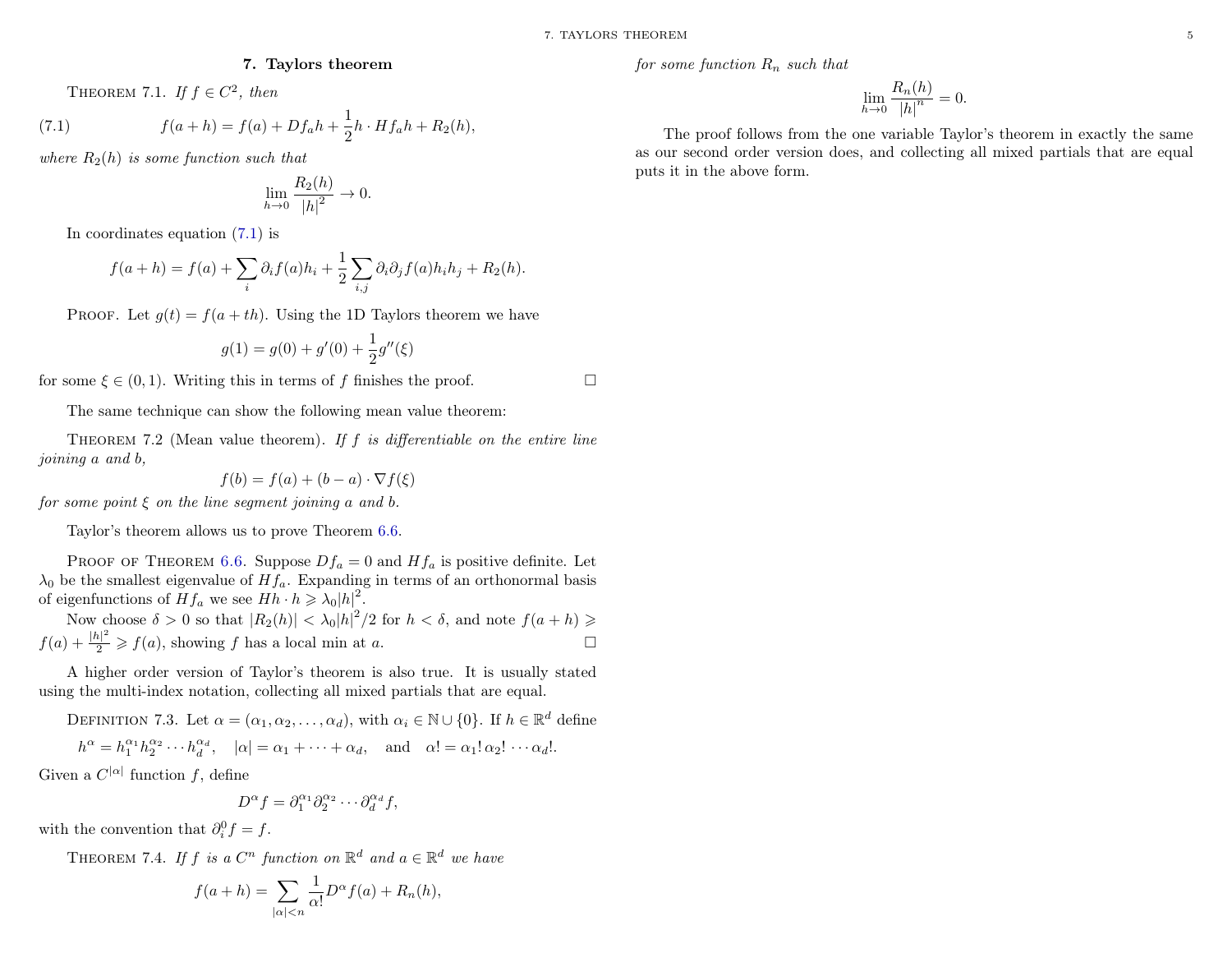### <span id="page-8-0"></span>Inverse and Implicit functions

#### 1. Inverse Functions and Coordinate Changes

<span id="page-8-1"></span>Let  $U \subseteq \mathbb{R}^d$  be a domain.

THEOREM 1.1 (Inverse function theorem). If  $\varphi: U \to \mathbb{R}^d$  is differentiable at a and  $D\varphi_a$  is invertible, then there exists a domains  $U', V'$  such that  $a \in U' \subseteq U$ ,  $\varphi(a) \in V'$  and  $\varphi: U' \to V'$  is bijective. Further, the inverse function  $\psi: V' \to U'$ is differentiable.

The proof requires compactness and is beyond the scope of this course.

REMARK 1.2. The condition  $D\varphi_a$  is necessary: If  $\varphi$  has a differentiable inverse in a neighbourhood of a, then  $D\varphi_a$  must be invertible. (Proof: Chain rule.)

This is often used to ensure the existence (and differentiability of local coordinates).

DEFINITION 1.3. A function  $\varphi: U \to V$  is called a (differentiable) coordinate change if  $\varphi$  is differentiable and bijective and  $D\varphi$  is invertible at every point.

Practically, let  $\varphi$  be a coordinate change function, and set  $(u, v) = \varphi(x, y)$ . Let  $\psi = \varphi^{-1}$ , and we write  $(x, y) = \psi(u, v)$ . Given a function  $f: U \to \mathbb{R}$ , we treat it as a function of x and y. Now using  $\psi$ , we treat  $(x, y)$  as functions of  $(u, v)$ .

Thus we can treat f as a function of u and v, and it is often useful to compute  $\partial_u f$  etc. in terms of  $\partial_x f$  and  $\partial_y f$  and the coordinate change functions. By the chain rule:

$$
\partial_u f = \partial_x f \partial_u x + \partial_y f \partial_u y,
$$

and we compute  $\partial_u x$ ,  $\partial_u y$  etc. either by directly finding the inverse function and expressing  $x, y$  in terms of  $u, v$ ; or implicitly using the chain rule:

$$
I = D\psi_{\varphi} D\varphi = \begin{pmatrix} \partial_u x & \partial_v x \\ \partial_u y & \partial_v y \end{pmatrix} \begin{pmatrix} \partial_x u & \partial_y u \\ \partial_x v & \partial_y v \end{pmatrix} \implies \begin{pmatrix} \partial_u x & \partial_v x \\ \partial_u y & \partial_v y \end{pmatrix} = \begin{pmatrix} \partial_x u & \partial_y u \\ \partial_x v & \partial_y v \end{pmatrix}^{-1}.
$$

EXAMPLE 1.4. Let  $u(x, y) = x^2 - y^2$  and  $v(x, y) = 2xy$ . Let  $\varphi(x, y) = (u, v)$ . For any  $a \neq 0 \in \mathbb{R}^2$ , there exists a small neighbourhood of a in which  $\varphi$  has a differentiable inverse.

The above tells us that *locally*  $x, y$  can be expressed as functions of  $u, v$ . This might not be true globally. In the above case we can explicitly solve and find  $x, y$ :

<span id="page-8-3"></span>(1.1) 
$$
x = \left(\frac{\sqrt{u^2 + v^2} + u}{2}\right)^{1/2} \text{ and } y = \left(\frac{\sqrt{u^2 + v^2} - u}{2}\right)^{1/2}
$$

is one solution. (Negating both, gives another solution.)

Regardless, even without using the formulae, we can implicitly differentiate and find  $\partial_u x$ . Consequently,

$$
\begin{pmatrix} \partial_u x & \partial_v x \\ \partial_u y & \partial_v y \end{pmatrix} = \begin{pmatrix} \partial_x u & \partial_y u \\ \partial_x v & \partial_y v \end{pmatrix}^{-1} = \begin{pmatrix} 2x & -2y \\ 2y & 2x \end{pmatrix}^{-1} = \frac{1}{2(x^2 + y^2)} \begin{pmatrix} x & y \\ -y & x \end{pmatrix}.
$$

It is instructive to differentiate [\(1.1\)](#page-8-3) directly and double check that the answers match.

Polar coordinates is another example, and has been done extensively your homework.

#### 2. Implicit functions

<span id="page-8-2"></span>Let  $U \subseteq \mathbb{R}^{d+1}$  be a domain and  $f: U \to \mathbb{R}$  be a differentiable function. If  $x \in \mathbb{R}^d$  and  $y \in \mathbb{R}$ , we'll concatenate the two vectors and write  $(x, y) \in \mathbb{R}^{d+1}$ .

<span id="page-8-4"></span>THEOREM 2.1 (Implicit function theorem). Suppose  $c = f(a, b)$  and  $\partial_y f(a, b) \neq$ 0. Then, there exists a domain  $U' \ni a$  and differentiable function  $g: U' \to \mathbb{R}$  such that  $g(a) = b$  and  $f(x, g(x)) = c$  for all  $x \in U'$ . Further, there exists a domain  $V' \ni b$  such that  $\{(x, y) \mid x \in U', y \in V', f(x, y) = c\} = \{(x, g(x)) \mid x \in U'\}.$  (In other words, for all  $x \in U'$  the equation  $f(x, y) = c$  has a unique solution in V' and is given by  $y = q(x)$ .

REMARK 2.2. To see why  $\partial_y f \neq 0$  is needed, let  $f(x, y) = \alpha x + \beta y$  and consider the equation  $f(x, y) = c$ . To express y as a function of x we need  $\beta \neq 0$  which in this case is equivalent to  $\partial_y f \neq 0$ .

REMARK 2.3. If  $d = 1$ , one expects  $f(x, y) = c$  to some curve in  $\mathbb{R}^2$ . To write this curve in the form  $y = g(x)$  using a differentiable function g, one needs the curve to never be vertical. Since  $\nabla f$  is perpendicular to the curve, this translates to  $\nabla f$  never being horizontal, or equivalently  $\partial_y f \neq 0$  as assumed in the theorem.

REMARK 2.4. For simplicity we chose y to be the last coordinate above. It could have been any other, just as long as the corresponding partial was non-zero. Namely if  $\partial_i f(a) \neq 0$ , then one can locally solve the equation  $f(x) = f(a)$  (uniquely) for the variable  $x_i$  and express it as a differentiable function of the remaining variables.

EXAMPLE 2.5.  $f(x, y) = x^2 + y^2$  with  $c = 1$ .

PROOF OF THE IMPLICIT FUNCTION THEOREM. Let  $\varphi(x, y) = (x, f(x, y))$ , and observe  $D\varphi_{(a,b)}\neq 0$ . By the inverse function theorem  $\varphi$  has a unique local inverse  $\psi$ . Note  $\psi$  must be of the form  $\psi(x, y) = (x, g(x, y))$ . Also  $\varphi \circ \psi = \text{Id}$ implies  $(x, y) = \varphi(x, g(x, y)) = (x, f(x, g(x, y))$ . Hence  $y = g(x, c)$  uniquely solves  $f(x, y) = c$  in a small neighborhood of  $(a, b)$ .

Instead of  $y \in \mathbb{R}$  above, we could have been fancier and allowed  $y \in \mathbb{R}^n$ . In this case f needs to be an  $\mathbb{R}^n$  valued function, and we need to replace  $\partial_y f \neq 0$  with the assumption that the  $n \times n$  minor in Df (corresponding to the coordinate positions of  $y$ ) is invertible. This is the general version of the implicit function theorem.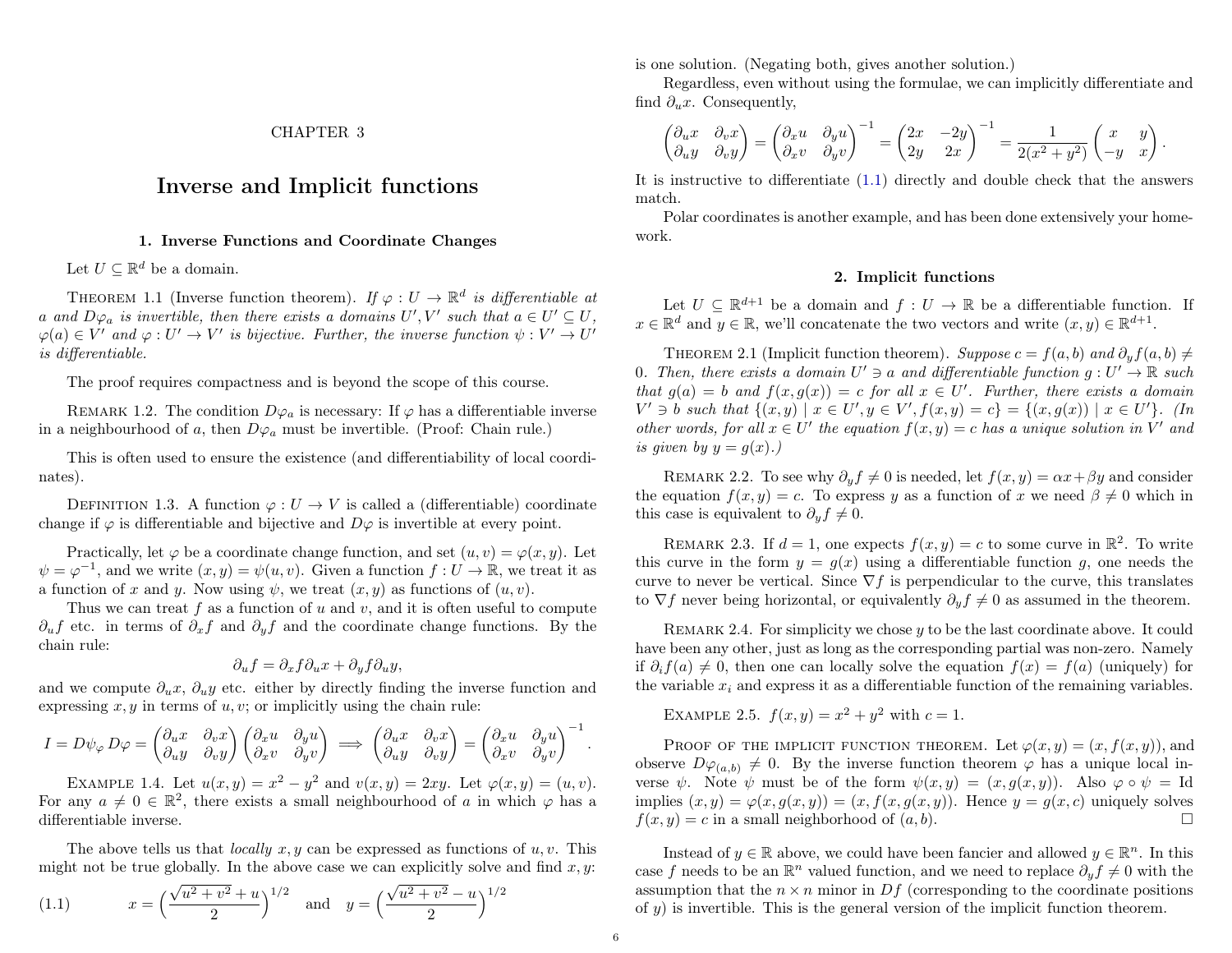THEOREM 2.6 (Implicit function theorem, general case). Let  $U \subseteq \mathbb{R}^{d+n}$  be a domain,  $f: \mathbb{R}^{d+n} \to \mathbb{R}^n$  be a differentiable function,  $a \in U$  and M be the  $n \times n$ matrix obtained by taking the  $i_1^{th}$ ,  $i_2^{th}$ , ...  $i_n^{th}$  columns from  $Df_a$ . If M is invertible, then one can locally solve the equation  $f(x) = f(a)$  (uniquely) for the variables  $x_{i_1}$ ,  $\ldots$ ,  $x_{i_n}$  and express them as a differentiable function of the remaining d variables.

To avoid too many technicalities, we only state a more precise version of the above in the special case where the  $n \times n$  matrix obtained by taking the last n columns of Df is invertible. Let's use the notation  $(x, y) \in \mathbb{R}^{d+n}$  when  $x \in \mathbb{R}^d$  and  $y \in \mathbb{R}^n$ . Now the precise statement is almost identical to Theorem [2.1:](#page-8-4)

Theorem 2.7 (Implicit function theorem, precise statement in a special case). Suppose  $c = f(a, b)$  and the  $n \times n$  matrix obtained by taking the last n columns of  $Df_{a,b}$  is invertible. Then, there exists a domain  $U' \subseteq \mathbb{R}^d$  containing a and differentiable function  $g: U' \to \mathbb{R}^n$  such that  $g(a) = b$  and  $f(x, g(x)) = c$  for all  $x \in U'$ . Further, there exists a domain  $V' \subseteq \mathbb{R}^n$  containing b such that  $\{(x, y) \mid x \in$  $U', y \in V', f(x, y) = c$  = { $(x, g(x)) | x \in U'$ }. (In other words, for all  $x \in U'$  the equation  $f(x, y) = c$  has a unique solution in V' and is given by  $y = g(x)$ .

Example 2.8. Consider the equations

$$
(x-1)^2 + y^2 + z^2 = 5
$$
 and  $(x+1)^2 + y^2 + z^2 = 5$ 

for which  $x = 0, y = 0, z = 2$  is one solution. For all other solutions close enough to this point, determine which of variables  $x, y, z$  can be expressed as differentiable functions of the others.

SOLUTION. Let  $a = (0, 0, 1)$  and

$$
F(x, y, z) = \begin{pmatrix} (x - 1)^2 + y^2 + z^2 \\ (x + 1)^2 + y^2 + z^2 \end{pmatrix}
$$

Observe

$$
DF_a = \begin{pmatrix} -2 & 0 & 4 \\ 2 & 0 & 4 \end{pmatrix},
$$

and the  $2 \times 2$  minor using the first and last column is invertible. By the implicit function theorem this means that in a small neighbourhood of  $a, x$  and  $z$  can be (uniquely) expressed in terms of  $y$ .

Remark 2.9. In the above example, one can of course solve explicitly and obtain

$$
x = 0 \quad \text{and} \quad z = \sqrt{4 - y^2},
$$

but in general we won't get so lucky.

#### 3. Tangent planes and spaces

<span id="page-9-0"></span>Let  $f : \mathbb{R}^2 \to \mathbb{R}$  be differentiable, and consider the implicitly defined curve  $\Gamma = \{(x, y) \in \mathbb{R}^2 \mid f(x, y) = c\}.$  (Note this is some level set of f.) Pick  $(a, b) \in \Gamma$ , and suppose  $\partial_y f(a, b) \neq 0$ . By the implicit function theorem, we know that the y-coordinate of this curve can locally be expressed as a differentiable function of  $x$ . In this case the tangent line through  $(a, b)$  has slope  $\frac{dy}{dx}$ .

Directly differentiating  $f(x, y) = c$  with respect to x (and treating y as a function of  $x$ ) gives

$$
\partial_x f + \partial_y f \frac{dy}{dx} = 0 \iff \frac{dy}{dx} = \frac{-\partial_x f(a, b)}{\partial_y f(a, b)}.
$$

Further, note that the normal vector at the point  $(a, b)$  has direction  $\left(-\frac{dy}{dx}, 1\right)$ . Substituting for  $\frac{dy}{dx}$  using the above shows that the normal vector is parallel to  $\nabla f$ .

REMARK 3.1. Geometrically, this means that  $\nabla f$  is *perpendicular* to level sets of f. This is the direction along which f is changing "the most". (Consequently, the directional derivative of f along directions tangent to level sets is 0.)

The same is true in higher dimensions, which we study next. Consider the surface  $z = f(x, y)$ , and a point  $(x_0, y_0, z_0)$  on this surface. Projecting it to the x-z plane, this becomes the curve  $z = f(x, y_0)$  which has slope  $\partial_x f$ . Projecting it onto the y-z plane, this becomes the curve with slope  $\partial_{\eta}f$ . The tangent plane at the point  $(x_0, y_0, z_0)$  is defined to be the unique plane passing through  $(x_0, y_0, z_0)$ which projects to a line with slope  $\partial_x f(x_0, y_0)$  in the x-z plane and projects to a line with slope  $\partial_y f(x_0, y_0)$  in the y-z plane. Explicitly, the equation for the tangent plane is

$$
z - z_0 = (x - x_0)\partial_x f(x_0, y_0) + (y - y_0)\partial_y f(x_0, y_0).
$$

REMARK 3.2. Consider a curve  $\Gamma$  in  $\mathbb{R}^2$  and  $a \in \Gamma$ . The usual scenario is that  $Γ$  "touches" the tangent line at a and the continues (briefly) on the same side of the tangent line. The exception is of course inflection points, where  $\Gamma$  passes through its tangent line. In a generic curve, inflection points are usually isolated and this doesn't happen too often.

In 2D however, the picture is quite different. A surface will "touch" and locally stay on the same side of the tangent plane if the Hessian is either positive definite or negative definite. If the Hessian has both a strictly positive and a strictly negative eigenvalue, then the curve will necessarily "pass through" the tangent plane at the point of contact. Further, it is possible to construct surfaces where this happens at every single point. One such example is the surface  $z = x^2 - y^2$ .

DEFINITION 3.3. The tangent space to the surface  $z = f(x, y)$  at the point  $(x_0, y_0, z_0)$  is defined to be the subspace

$$
T = \left\{ (x, y, z) \in \mathbb{R}^3 \mid z = x \partial_x f(x_0, y_0) + y \partial_x f(x_0, y_0) = Df_{(x_0, y_0)} \begin{pmatrix} x \\ y \end{pmatrix} \right\}
$$

Elements of the tangent space are said to be *tangent vectors* at the point  $(x_0, y_0, z_0)$ .

REMARK 3.4. The tangent space is *parallel* to the tangent plane, but shifted so that is passes through the origin (and hence is also a vector subspace).

REMARK 3.5. Clearly the vector  $(\partial_x f, \partial_y f, -1)$  is normal to the tangent space of the surface  $z = f(x, y)$ .

Now let  $g: \mathbb{R}^3 \to \mathbb{R}$  be differentiable,  $c \in \mathbb{R}$  and consider the *implicitly defined* surface  $\Sigma = \{(x, y, z) | g(x, y, z) = c\}$ . Note again, this is a level set of g. Suppose  $(x_0, y_0, z_0)$  is a point on this surface and  $\partial_z g(x_0, y_0, z_0) \neq 0$ . Then using the implicit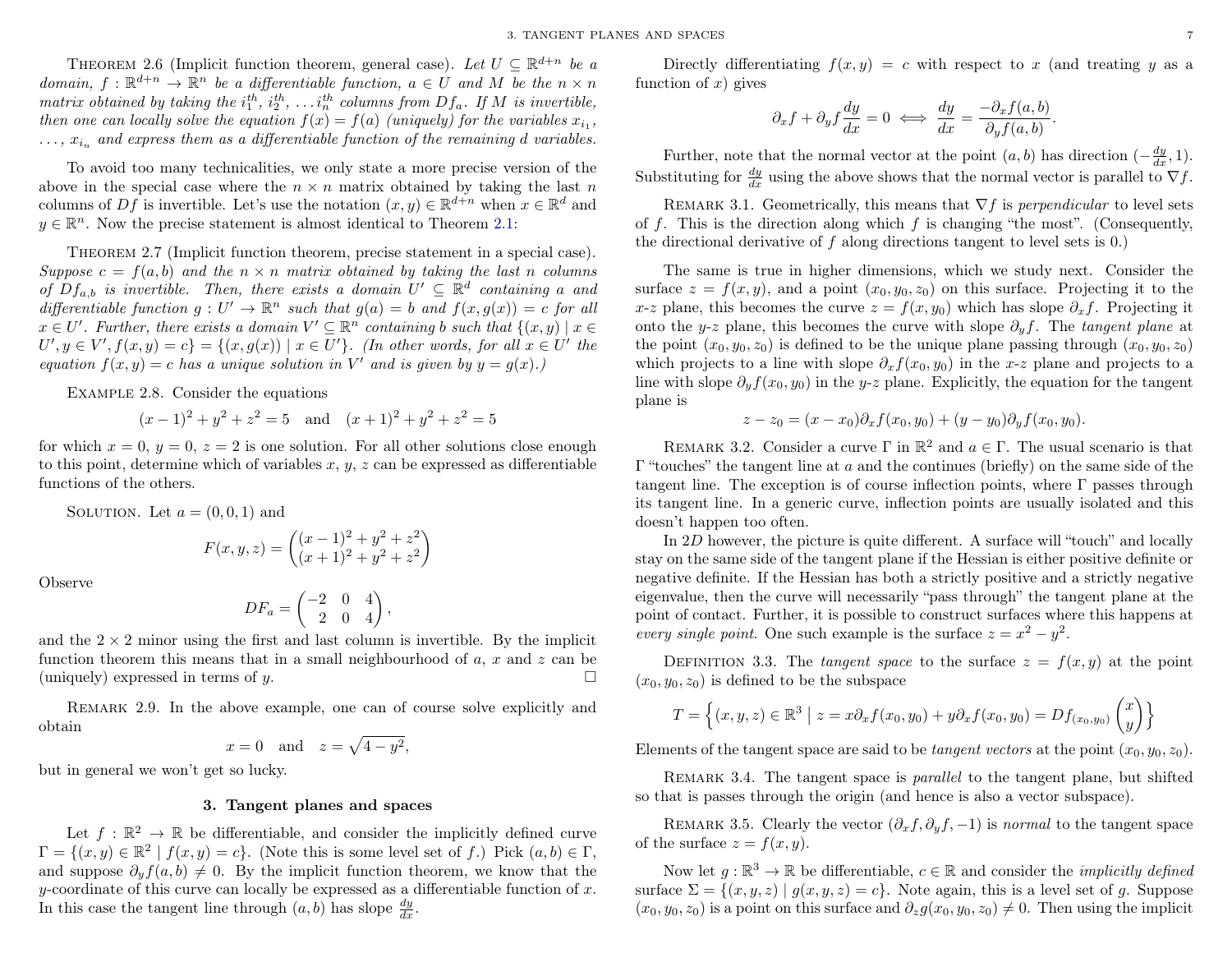function theorem, the z-coordinate of this surface can locally be expressed as a differentiable function of x and y (say  $z = f(x, y)$ ). In terms of f we know how to compute the tangent plane and space of  $\Sigma$ . Our aim is to write this directly in terms of g.

<span id="page-10-2"></span>PROPOSITION 3.6. Let  $a = (x_0, y_0, z_0) \in \Sigma$ .

- The tangent space at a (denoted by  $T\Sigma_a$ ) is exactly ker( $Dq_a$ ).
- The tangent plane at a is  $\{x \in \mathbb{R}^3 \mid Dg_a(x-a) = 0\}.$

Recall elements of the tangent space are called *tangent vectors*. If  $v \in T\Sigma_a$  then  $D_{q_a}(v) = 0$ , and hence the directional derivative of q in the direction v must be 0. Note further  $\nabla q$  is *normal* to the surface  $\Sigma$ . Both these statements were made earlier, but not explored in detail as we didn't have the implicit function theorem at our disposal.

PROOF OF PROPOSITION [3.6.](#page-10-2) Substituting  $z = f(x, y)$  in  $q(x, y, z) = c$  and differentiating with respect to  $x$  and  $y$  gives

$$
\partial_x g + \partial_z g \partial_x f = 0
$$
 and  $\partial_y g + \partial_z g \partial_y f = 0$ 

Thus the tangent plane to the surface  $q(x, y, z) = c$  at the point  $(x_0, y_0, z_0)$  is given by

$$
z - z_0 = Df_{(x_0, y_0)}\begin{pmatrix} x - x_0 \ y - y_0 \end{pmatrix} \iff Dg_{(x_0, y_0, z_0)}\begin{pmatrix} x - x_0 \ y - y_0 \ z - z_0 \end{pmatrix} = 0
$$

The tangent space is given by

$$
T = \left\{ \begin{pmatrix} x \\ y \\ z \end{pmatrix} \mid \begin{pmatrix} x \\ y \\ z \end{pmatrix} \cdot \nabla g_{(x_0, y_0, z_0)} = 0 \right\}.
$$

These generalizes in higher dimensions. Without being too precise about the definitions, here is the bottom line:

PROPOSITION 3.7. Let  $g: \mathbb{R}^{n+d} \to \mathbb{R}^n$  be a differentiable function,  $c \in \mathbb{R}^n$  and let  $M = \{x \in \mathbb{R}^{n+d} \mid g(x) = c\}$ . Suppose the implicit function theorem applies at all points in M. Then M is a d-dimensional "surface" (called a d-dimensional manifold). At any point  $a \in M$ , the tangent space is exactly ker  $Dq_a$ . Consequently,  $D_v g(a) = 0$  for all tangent vectors v, and  $\nabla g_1, \ldots \nabla g_n$  are n linearly independent vectors that are orthogonal to the tangent space.

#### 4. Parametric curves.

<span id="page-10-0"></span>DEFINITION 4.1. Let  $\Gamma \subseteq \mathbb{R}^d$  be a (differentiable) closed curve. We say  $\gamma$ is a (differentiable) parametrization of  $\Gamma$  if  $\gamma : [a, b] \to \Gamma$  is differentiable,  $D\gamma \neq$  $(0, \gamma : [a, b] \to \Gamma$  is bijective,  $\gamma(b) = \gamma(a)$  and  $\gamma'(a) = \gamma'(b)$ . A curve with a parametrization is called a parametric curve.

EXAMPLE 4.2. The curve  $x^2+y^2=1$  can be parametrized by  $\gamma(t) = (\cos t, \sin t)$ for  $t \in [0, 2\pi]$ 

REMARK 4.3. A curve can have many parametrizations. For example,  $\delta(t)$  =  $(\cos t, \sin(-t))$  also parametrizes the unit circle, but runs clockwise instead of counter clockwise. Choosing a parametrization requires choosing the direction of traversal through the curve.

REMARK 4.4. If  $\gamma$  is a curve with endpoints, then we require  $\{\gamma(a), \gamma(b)\}\)$  to be the endpoints of the curve (instead of  $\gamma(b) = \gamma(a)$ ).

REMARK 4.5. If  $\gamma$  is an open curve, then we only require  $\gamma$  to be defined (and bijective) on  $(a, b)$ .

Remark 4.6. While curves can not self-intersect, we usually allow parametric curves to self-intersect. This is done by replacing the requirement that  $\gamma$  is injective with the requirement that if for  $x, y \in (a, b)$  we have  $\gamma(x) = \gamma(y)$  then  $D\gamma_x$  and  $D\gamma_y$  are linearly independent. Sometimes, one also allows parametric curves loop back on themselves (e.g.  $\gamma(t) = (\cos(t), \sin(t))$  for  $t \in \mathbb{R}$ .

DEFINITION 4.7. If  $\gamma$  represents a differentiable parametric curve, we define  $\gamma' = D\gamma$ .

REMARK 4.8. For any  $t, \gamma'(t)$  is a vector in  $\mathbb{R}^d$ . Think of  $\gamma(t)$  representing the position of a particle, and  $\gamma'$  to represent the velocity.

<span id="page-10-3"></span>PROPOSITION 4.9. Let  $\Gamma$  be a curve and  $\gamma$  be a parametrization,  $a = \gamma(t_0) \in \Gamma$ . Then

$$
T\Gamma_a = \text{span}\{\gamma'(t_0)\}.
$$

Consequently, tangent line through a is  $\{\gamma(t_0) + t\gamma'(t_0) \mid t \in \mathbb{R}\}.$ 

If we think of  $\gamma(t)$  as the position of a particle at time t, then the above says that the tangent space is spanned by the velocity of the particle. That is, the velocity of the particle is always tangent to the curve it traces out. However, the acceleration of the particle (defined to be  $\gamma''$ ) need not be tangent to the curve! In fact if the magnitude of the velocity  $|\gamma'|$  is constant, then the acceleration will be perpendicular to the curve!

PROOF OF PROPOSITION [4.9.](#page-10-3) We only do the proof in 3D. Write  $\Gamma = \{f = 0\}$ where  $f : \mathbb{R}^3 \to \mathbb{R}^2$  is a differentiable function such that  $\text{rank}(Df_a) = 2$ . In this case  $\Gamma = S^{(1)} \cap S^{(2)}$  where  $S^{(i)}$  is the surface  $\{f_i = 0\}$ . Since  $\Gamma \subseteq S^{(i)}$ ,  $f_i \circ \gamma = 0$  and hence (by the chain rule)  $\gamma'(t) \in \text{ker}(Df_i(a))$ . By dimension counting this forces

$$
T\Gamma_a = TS_a^{(1)} \cap TS_a^{(2)} = \ker(Df_1(a)) \cap \ker(Df_2(a)) = \text{span}\{\gamma'(t)\}.
$$

#### 5. Curves, surfaces, and manifolds

<span id="page-10-1"></span>In the previous sections we talked about tangents to curves and surfaces. However, we haven't ever precisely defined what a curve or surface is. For the curious, the definitions are here. The main result (i.e. that  $\nabla g$  is orthogonal to level sets, and that  $\ker(Dq)$  is the tangent space) is still true in arbitrary dimensions.

DEFINITION 5.1. We say  $\Gamma \subseteq \mathbb{R}^n$  is a (differentiable) curve if for every  $a \in \Gamma$ there exists domains  $U \subseteq \mathbb{R}^n$ ,  $V \subseteq \mathbb{R}$  and a differentiable function  $\varphi: V \to U$  such that  $D\varphi \neq 0$  in V and  $U \cap \Gamma = \varphi(V)$ .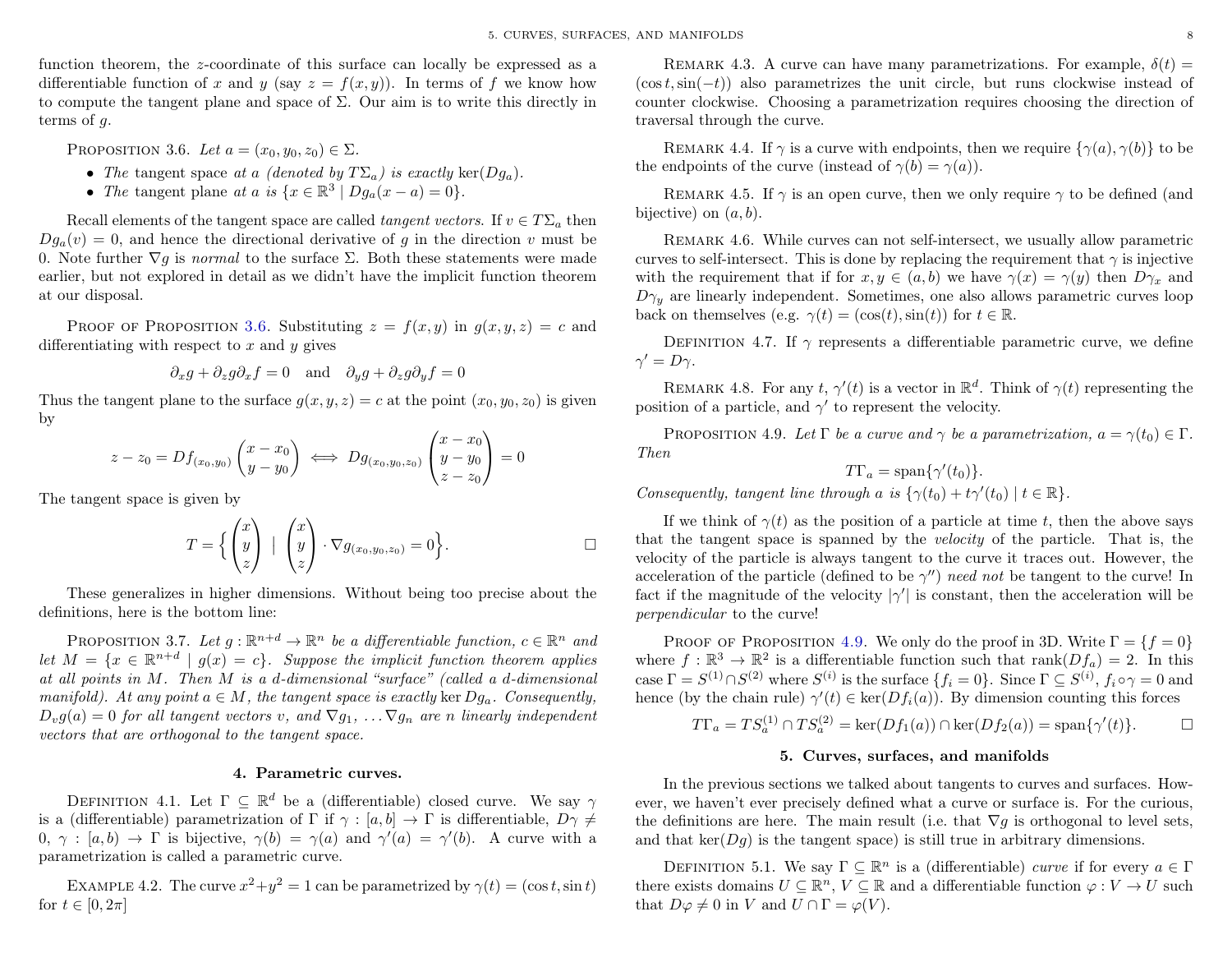REMARK 5.2. Many authors insist  $V = (0, 1)$  or  $V = \mathbb{R}$ . This is equivalent to what we have.

EXAMPLE 5.3. If  $f : \mathbb{R} \to \mathbb{R}^n$  is a differentiable function, then the graph  $\Gamma \subseteq \mathbb{R}^{n+1}$  defined by  $\Gamma = \{(x, f(x)) \mid x \in \mathbb{R}\}\$ is a differentiable curve.

PROPOSITION 5.4. Let  $f : \mathbb{R}^{n+1} \to \mathbb{R}^n$  is differentiable,  $c \in \mathbb{R}^n$  and  $\Gamma = \{x \in \mathbb{R}^n : \mathbb{R}^n \times \mathbb{R}^n\}$  $\mathbb{R}^{n+1} | f(x) = c$  be the level set of f. If at every point in  $\Gamma$ , the matrix  $Df$  has rank n then  $\Gamma$  is a curve.

PROOF. Let  $a \in \Gamma$ . Since rank $(Df_a) = d$ , there must be d linearly independent columns. For simplicity assume these are the first  $d$  ones. The implicit function theorem applies and guarantees that the equation  $f(x) = c$  can be solved for  $x_1, \ldots, x_n$ , and each  $x_i$  can be expressed as a differentiable function of  $x_{n+1}$  (close to a). That is, there exist open sets  $U' \subseteq \mathbb{R}^n$ ,  $V' \subseteq \mathbb{R}$  and a differentiable function g such that  $a \in U' \times V'$  and  $\Gamma \cap (U' \times V') = \{(g(x_{n+1}), x_{n+1}) \mid x_{n+1} \in V'\}.$ 

Surfaces in higher dimensions are defined similarly.

DEFINITION 5.5. We say  $\Sigma \subseteq \mathbb{R}^n$  is a (differentiable) surface if for every  $a \in \Sigma$ there exists domains  $U \subseteq \mathbb{R}^n$ ,  $V \subseteq \mathbb{R}^2$  and a differentiable function  $\varphi: V \to U$  such that rank $(D\varphi) = 2$  at every point in V and  $U \cap \Sigma = \varphi(V)$ .

The difference from a curve is that now  $V \subseteq \mathbb{R}^2$  and not  $\mathbb{R}$ .

DEFINITION 5.6. We say  $M \subseteq \mathbb{R}^n$  is a d-dimensional (differentiable) manifold if for every  $a \in M$  there exists domains  $U \subseteq \mathbb{R}^n$ ,  $V \subseteq \mathbb{R}^d$  and a differentiable function  $\varphi: V \to U$  such that rank $(D\varphi) = d$  at every point in V and  $U \cap M = \varphi(V)$ .

REMARK 5.7. For  $d = 1$  this is just a curve, and for  $d = 2$  this is a surface.

REMARK 5.8. If  $d = 1$  and  $\Gamma$  is a connected, then there exists an interval U and an injective differentiable function  $\gamma: U \to \mathbb{R}^n$  such that  $D\gamma \neq 0$  on U and  $\gamma(U) = \Gamma$ . If  $d > 1$  this is no longer true: even though near every point the surface is a differentiable image of a rectangle, the entire surface need not be one.

As before d-dimensional manifolds can be obtained as level sets of functions  $f: \mathbb{R}^{n+d} \to \mathbb{R}^d$  provided we have rank $(Df) = d$  on the entire level set.

PROPOSITION 5.9. Let  $f : \mathbb{R}^{n+d} \to \mathbb{R}^n$  is differentiable,  $c \in \mathbb{R}^n$  and  $\Gamma = \{x \in \mathbb{R}^n : x \in \mathbb{R}^n\}$  $\mathbb{R}^{n+1} | f(x) = c$  be the level set of f. If at every point in  $\Gamma$ , the matrix Df has rank d then  $\Gamma$  is a d-dimensional manifold.

The results from the previous section about tangent spaces of implicitly defined manifolds generalize naturally in this context.

DEFINITION 5.10. Let  $U \subseteq \mathbb{R}^d$ ,  $f: U \to R$  be a differentiable function, and  $M = \{(x, f(x)) \in \mathbb{R}^{d+1} \mid x \in U\}$  be the graph of f. (Note M is a d-dimensional manifold in  $\mathbb{R}^{d+1}$ .) Let  $(a, f(a)) \in M$ .

• The tangent "plane" at the point  $(a, f(a))$  is defined by

$$
\{(x, y) \in \mathbb{R}^{d+1} \mid y = f(a) + Df_a(x - a)\}\
$$

• The tangent space at the point  $(a, f(a))$  (denoted by  $TM_{(a, f(a))}$ ) is the subspace defined by

$$
TM_{(a,f(a))} = \{(x,y) \in \mathbb{R}^{d+1} \mid y = Df_a x\}.
$$

REMARK 5.11. When  $d = 2$  the tangent plane is really a plane. For  $d = 1$  it is a line (the tangent line), and for other values it is a  $d$ -dimensional hyper-plane.

PROPOSITION 5.12. Suppose  $f : \mathbb{R}^{n+d} \to \mathbb{R}^n$  is differentiable, and the level set  $\Gamma = \{x \mid f(x) = c\}$  is a d-dimensional manifold. Suppose further that  $Df_a$  has rank n for all  $a \in \Gamma$ . Then the tangent space at a is precisely the kernel of  $Df_a$ , and the vectors  $\nabla f_1, \ldots \nabla f_n$  are n linearly independent vectors that are normal to the tangent space.

#### 6. Constrained optimization.

<span id="page-11-0"></span>Consider an implicitly defined surface  $S = \{g = c\}$ , for some  $g : \mathbb{R}^3 \to \mathbb{R}$ . Our aim is to maximise or minimise a function  $f$  on this surface.

DEFINITION 6.1. We say a function f attains a local maximum at  $a$  on the surface S, if there exists  $\varepsilon > 0$  such that  $|x - a| < \varepsilon$  and  $x \in S$  imply  $f(a) \geq f(x)$ .

Remark 6.2. This is sometimes called constrained local maximum, or local maximum subject to the constraint  $q = c$ .

PROPOSITION 6.3. If f attains a local maximum at a on the surface  $S$ , then  $\exists \lambda \in \mathbb{R}$  such that  $\nabla f(a) = \lambda \nabla g(a)$ .

INTUITION. If  $\nabla f(a) \neq 0$ , then  $S' \stackrel{\text{def}}{=} \{f = f(a)\}\$ is a surface. If f attains a constrained maximum at  $a$  then  $S'$  must be tangent to  $S$  at the point  $a$ . This forces  $\nabla f(a)$  and  $\nabla g(a)$  to be parallel.

PROPOSITION 6.4 (Multiple constraints). Let  $f, g_1, \ldots, g_n : \mathbb{R}^d \to \mathbb{R}$  be  $: \mathbb{R}^d \to$  $\mathbb R$  be differentiable. If f attains a local maximum at a subject to the constraints  $g_1 = c_1, g_2 = c_2, \ldots g_n = c_n$  then  $\exists \lambda_1, \ldots \lambda_n \in \mathbb{R}$  such that  $\nabla f(a) = \sum_1^n \lambda_i \nabla g_i(a)$ .

To explicitly find constrained local maxima in  $\mathbb{R}^d$  with n constraints we do the following:

• Simultaneously solve the system of equations

$$
\nabla f(x) = \lambda_1 \nabla g_1(x) + \cdots \lambda_n \nabla g_n(x)
$$

$$
g_1(x) = c_1,
$$

$$
\cdots
$$

$$
g_n(x) = c_n.
$$

- The unknowns are the *d*-coordinates of  $x$ , and the Lagrange multipliers  $\lambda_1, \ldots, \lambda_n$ . This is  $n + d$  variables.
- The first equation above is a vector equation where both sides have  $d$ coordinates. The remaining are scalar equations. So the above system is a system of  $n + d$  equations with  $n + d$  variables.
- The typical situation will yield a finite number of solutions.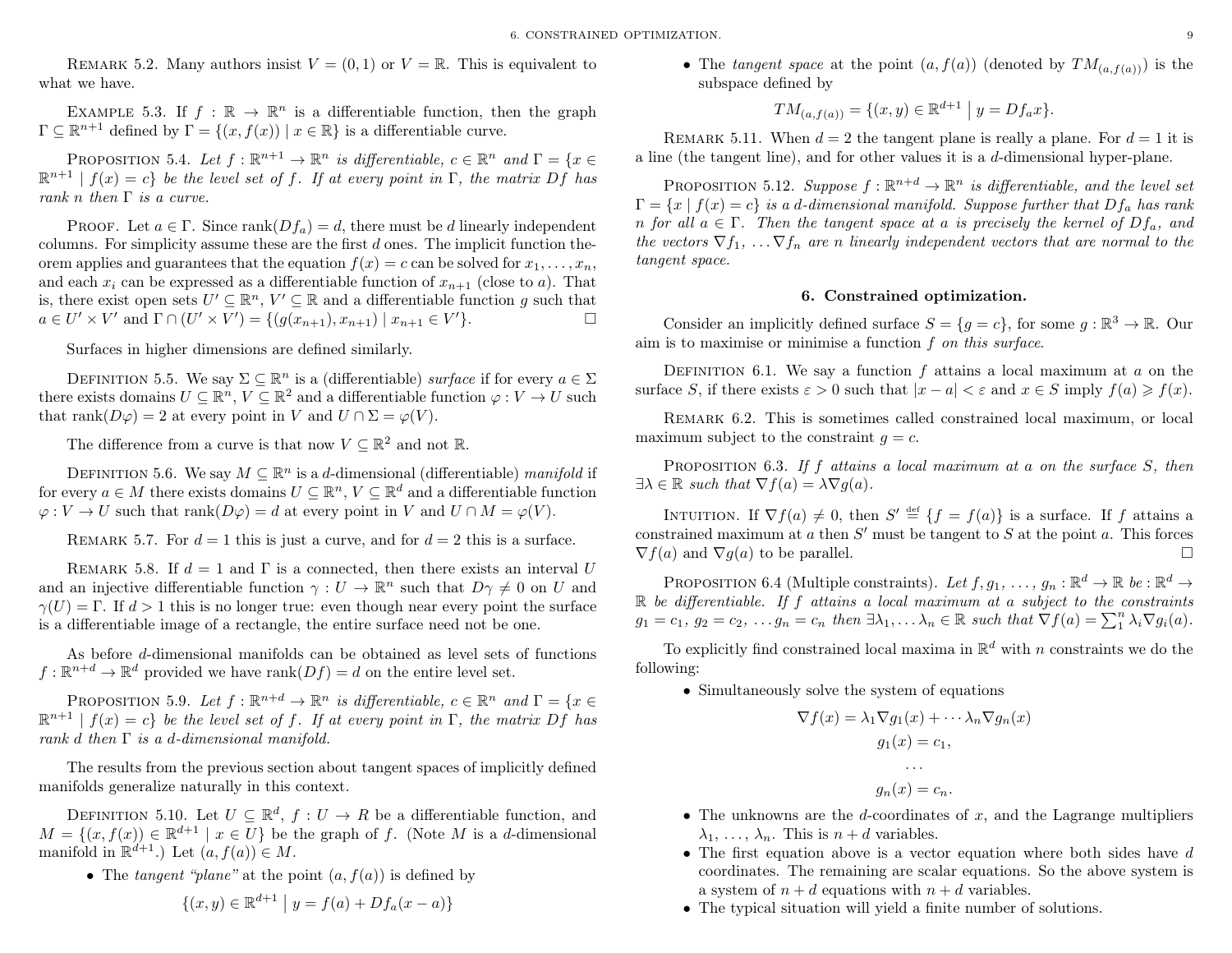• There is a test involving the *bordered Hessian* for whether these points are constrained local minima / maxima or neither. These are quite complicated, and are usually more trouble than they are worth, so one usually uses some ad-hoc method to decide whether the solution you found is a local maximum or not.

EXAMPLE 6.5. Find necessary conditions for  $f(x, y) = y$  to attain a local maxima/minima of subject to the constraint  $y = q(x)$ .

Of course, from one variable calculus, we know that the local maxima / minima must occur at points where  $g' = 0$ . Let's revisit it using the constrained optimization technique above.

SOLUTION. Note our constraint is of the form  $y - g(x) = 0$ . So at a local maximum we must have

$$
\begin{pmatrix} 0 \\ 1 \end{pmatrix} = \nabla f = \lambda \nabla (y - g(x)) = \begin{pmatrix} -g'(x) \\ 1 \end{pmatrix} \text{ and } y = g(x).
$$

This forces  $\lambda = 1$  and hence  $g'(x) = 0$ , as expected.

EXAMPLE 6.6. Maximise xy subject to the constraint  $\frac{x^2}{a^2} + \frac{y^2}{b^2}$  $\frac{y}{b^2}=1.$ SOLUTION. At a local maximum,

$$
\begin{pmatrix} y \\ x \end{pmatrix} = \nabla(xy) = \lambda \nabla \left( \frac{x^2}{a^2} + \frac{y^2}{b^2} \right) = \lambda \begin{pmatrix} 2x/a^2 \\ 2y/b^2 \end{pmatrix}
$$

which forces  $y^2 = x^2b^2/a^2$ . Substituting this in the constraint gives  $x = \pm a/\sqrt{2}$ which forces  $y^2 = x^2b^2/a^2$ . Substituting this in the constraint gives  $x = \pm a/\sqrt{2}$  and  $y = \pm b/\sqrt{2}$ . This gives four possibilities for xy to attain a maximum. Directly and  $y = \pm o/\sqrt{2}$ . This gives four possibilities for xy to attain a maximum. Directly checking shows that the points  $(a/\sqrt{2}, b/\sqrt{2})$  and  $(-a/\sqrt{2}, -b/\sqrt{2})$  both correspond to a local maximum, and the maximum value is  $ab/2$ .

PROPOSITION 6.7 (Cauchy-Schwartz). If  $x, y \in \mathbb{R}^n$  then  $|x \cdot y| \leq |x||y|$ .

PROOF. Maximise  $x \cdot y$  subject to the constraint  $|x| = a$  and  $|y| = b$ .

PROPOSITION 6.8 (Inequality of the means). If  $x_i \geq 0$ , then

$$
\frac{1}{n}\sum_{1}^{n}x_{i}\geqslant\Bigl(\prod_{1}^{n}x_{i}\Bigr)^{1/n}.
$$

PROPOSITION 6.9 (Young's inequality). If  $p, q > 1$  and  $1/p + 1/q = 1$  then

$$
|xy| \leqslant \frac{|x|^p}{p} + \frac{|y|^q}{q}.
$$

CHAPTER 4

### Multiple Integrals

#### 1. Double Integrals

<span id="page-12-1"></span><span id="page-12-0"></span>Let  $R = [a, b] \times [c, d] \subseteq \mathbb{R}^2$  be a rectangle, and  $f : R \to \mathbb{R}$  be continuous. Let  $P = \{x_0, \ldots, x_M, y_0, \ldots, y_M\}$  where  $a = x_0 < x_1 < \cdots < x_M = b$  and  $c = y_0 < y_1 < \cdots < y_M = d$ . The set P determines a partition of R into a grid of (non-overlapping) rectangles  $R_{i,j} = [x_i, x_{i+1}] \times [y_j, y_{j+1}]$  for  $0 \leq i \leq M$  and  $0 \leq j \leq N$ . Given P, choose a collection of points  $\Xi = {\xi_{i,j}}$  so that  $\xi_{i,j} \in R_{i,j}$  for all  $i, j$ .

DEFINITION 1.1. The Riemann sum of f with respect to the partition  $P$  and points Ξ is defined by

$$
\mathcal{R}(f, P, \Xi) \stackrel{\text{def}}{=} \sum_{i=0}^{M-1} \sum_{j=0}^{N-1} f(\xi_{i,j}) \operatorname{area}(R_{i,j}) = \sum_{i=0}^{M-1} \sum_{j=0}^{N-1} f(\xi_{i,j}) (x_{i+1} - x_i)(y_{j+1} - y_j)
$$

DEFINITION 1.2. The mesh size of a partition  $P$  is defined by

$$
||P|| = \max\{x_{i+1} - x_i \mid 0 \leq i < M\} \cup \{y_{j+1} - y_j \mid 0 \leq j \leq N\}.
$$

DEFINITION 1.3. The Riemann integral of f over the rectangle R is defined by

$$
\int_{R} f(x, y) dx dy \stackrel{\text{def}}{=} \lim_{\|P\| \to 0} \mathcal{R}(f, P, \Xi),
$$

provided the limit exists and is independent of the choice of the points  $\Xi$ . A function is said to be *Riemann integrable* over  $R$  if the Riemann integral exists and is finite.

Remark 1.4. A few other popular notation conventions used to denote the integral are

$$
\iint_R f \, dA, \quad \iint_R f \, dx \, dy, \quad \iint_R f \, dx_1 \, dx_2, \quad \text{and} \quad \iint_R f.
$$

REMARK 1.5. The double integral represents the volume of the region under the graph of f. Alternately, if  $f(x, y)$  is the density of a planar body at point  $(x, y)$ , the double integral is the total mass.

Theorem 1.6. Any bounded continuous function is Riemann integrable on a bounded rectangle.

REMARK 1.7. Most bounded functions we will encounter will be Riemann integrable. Bounded functions with reasonable discontinuities (e.g. finitely many jumps) are usually Riemann integrable on bounded rectangle. An example of a "badly discontinuous" function that is not Riemann integrable is the function  $f(x, y) = 1$  if  $x, y \in \mathbb{Q}$  and 0 otherwise.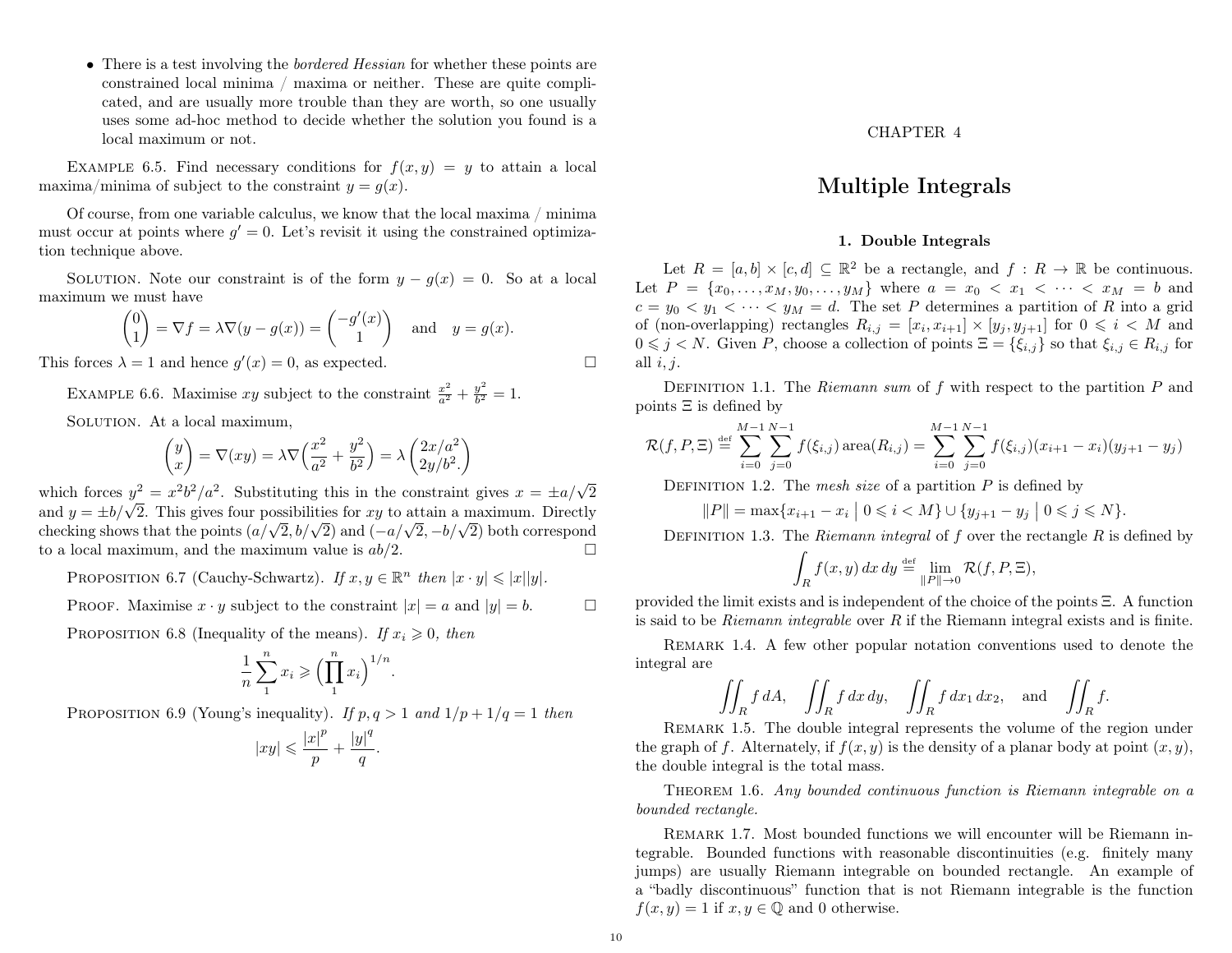Now suppose  $U \subseteq \mathbb{R}^2$  is an nice bounded<sup>[1](#page-13-1)</sup> domain, and  $f: U \to \mathbb{R}$  is a function. Find a bounded rectangle  $R \supseteq U$ , and as before let P be a partition of R into a grid of rectangles. Now we define the Riemann sum by only summing over all rectangles  $R_{i,j}$  that are completely contained inside U. Explicitly, let

$$
\chi_{i,j} = \begin{cases} 1 & R_{i,j} \subseteq U \\ 0 & \text{otherwise.} \end{cases}
$$

and define

$$
\mathcal{R}(f, P, \Xi, U) \stackrel{\text{def}}{=} \sum_{i=0}^{M-1} \sum_{j=0}^{N-1} \chi_{i,j} f(\xi_{i,j}) (x_{i+1} - x_i) (y_{j+1} - y_j).
$$

DEFINITION 1.8. The Riemann integral of  $f$  over the domain  $U$  is defined by

$$
\int_U f(x, y) dx dy \stackrel{\text{def}}{=} \lim_{\|P\| \to 0} \mathcal{R}(f, P, \Xi, U),
$$

provided the limit exists and is independent of the choice of the points Ξ. A function is said to be *Riemann integrable* over  $R$  if the Riemann integral exists and is finite.

Theorem 1.9. Any bounded continuous function is Riemann integrable on a bounded region.

Remark 1.10. As before, most reasonable bounded functions we will encounter will be Riemann integrable.

To deal with unbounded functions over unbounded domains, we use a limiting process.

DEFINITION 1.11. Let  $U \subseteq \mathbb{R}^2$  be a domain (which is not necessarily bounded) and  $f: U \to \mathbb{R}$  be a (not necessarily bounded) function. We say f is integrable if

$$
\lim_{R \to \infty} \int_{U \cap B(0,R)} \chi_R |f| \, dA
$$

exists and is finite. Here  $\chi_R(x) = 1$  if  $|f(x)| < R$  and 0 otherwise.

PROPOSITION 1.12. If f is integrable on the domain  $U$ , then

$$
\lim_{R \to \infty} \int_{U \cap B(0,R)} \chi_R f \, dA
$$

exists and is finite.

REMARK 1.13. If  $f$  is integrable, then the above limit is independent of how you expand your domain. Namely, you can take the limit of the integral over  $U \cap [-R, R]^2$  instead, and you will still get the same answer.

DEFINITION 1.14. If  $f$  is integrable we define

$$
\int_U f \, dx \, dy = \lim_{R \to \infty} \int_{U \cap B(0,R)} \chi_R f \, dA
$$

#### 2. Iterated integrals and Fubini's theorem

<span id="page-13-0"></span>Let  $U \subseteq \mathbb{R}^2$  be a domain.

DEFINITION 2.1. For  $x \in \mathbb{R}$ , define

$$
S_x U = \{ y \mid (x, y) \in U \} \quad \text{and} \quad T_y U = \{ x \mid (x, y) \in U \}
$$

EXAMPLE 2.2. If  $U = [a, b] \times [c, d]$  then

$$
S_x U = \begin{cases} [c,d] & x \in [a,b] \\ \emptyset & x \notin [a,b] \end{cases} \text{ and } T_y U = \begin{cases} [a,b] & y \in [c,d] \\ \emptyset & y \notin [c,d]. \end{cases}
$$

For domains we will consider,  $S_xU$  and  $T_yU$  will typically be an interval (or a finite union of intervals).

DEFINITION 2.3. Given a function  $f: U \to \mathbb{R}$ , we define the two *iterated* integrals by

$$
\int_{x \in \mathbb{R}} \left( \int_{y \in S_x U} f(x, y) \, dy \right) dx \quad \text{and} \quad \int_{y \in \mathbb{R}} \left( \int_{x \in T_y U} f(x, y) \, dx \right) dy,
$$

with the convention that an integral over the empty set is 0. (We included the parenthesis above for clarity; and will drop them as we become more familiar with iterated integrals.)

Suppose  $f(x, y)$  represents the density of a planar body at point  $(x, y)$ . For any  $x \in \mathbb{R}$ ,

$$
\int_{y \in S_x U} f(x, y) \, dy
$$

represents the mass of the body contained in the vertical line through the point  $(x, 0)$ . It's only natural to expect that if we integrate this with respect to y, we will get the total mass, which is the double integral. By the same argument, we should get the same answer if we had sliced it horizontally first and then vertically. Consequently, we expect both iterated integrals to be equal to the double integral. This is true, under a finiteness assumption.

THEOREM 2.4 (Fubini's theorem). Suppose  $f: U \to \mathbb{R}$  is a function such that either (2.1)

<span id="page-13-2"></span>
$$
\int_{x \in \mathbb{R}} \left( \int_{y \in S_x U} |f(x, y)| dy \right) dx < \infty \quad \text{or} \quad \int_{y \in \mathbb{R}} \left( \int_{x \in T_y U} |f(x, y)| dx \right) dy < \infty,
$$

then f is integrable over U and

$$
\int_U f \, dA = \int_{x \in \mathbb{R}} \left( \int_{y \in S_x U} f(x, y) \, dy \right) dx = \int_{y \in \mathbb{R}} \left( \int_{x \in T_y U} f(x, y) \, dx \right) dy.
$$

Without the assumption  $(2.1)$  the iterated integrals need not be equal, even though both may exist and be finite.

Example 2.5. Define

$$
f(x, y) = -\partial_x \partial_y \tan^{-1} \left(\frac{y}{x}\right) = \frac{x^2 - y^2}{(x^2 + y^2)^2}.
$$

<span id="page-13-1"></span><sup>&</sup>lt;sup>1</sup>We will subsequently always assume U is "nice". Namely, U is open, connected and the boundary of  $U$  is a piecewise differentiable curve. More precisely, we need to assume that the "area" occupied by the boundary of  $U$  is 0. While you might suspect this should be true for all open sets, it isn't! There exist open sets of finite area whose boundary occupies an infinite area!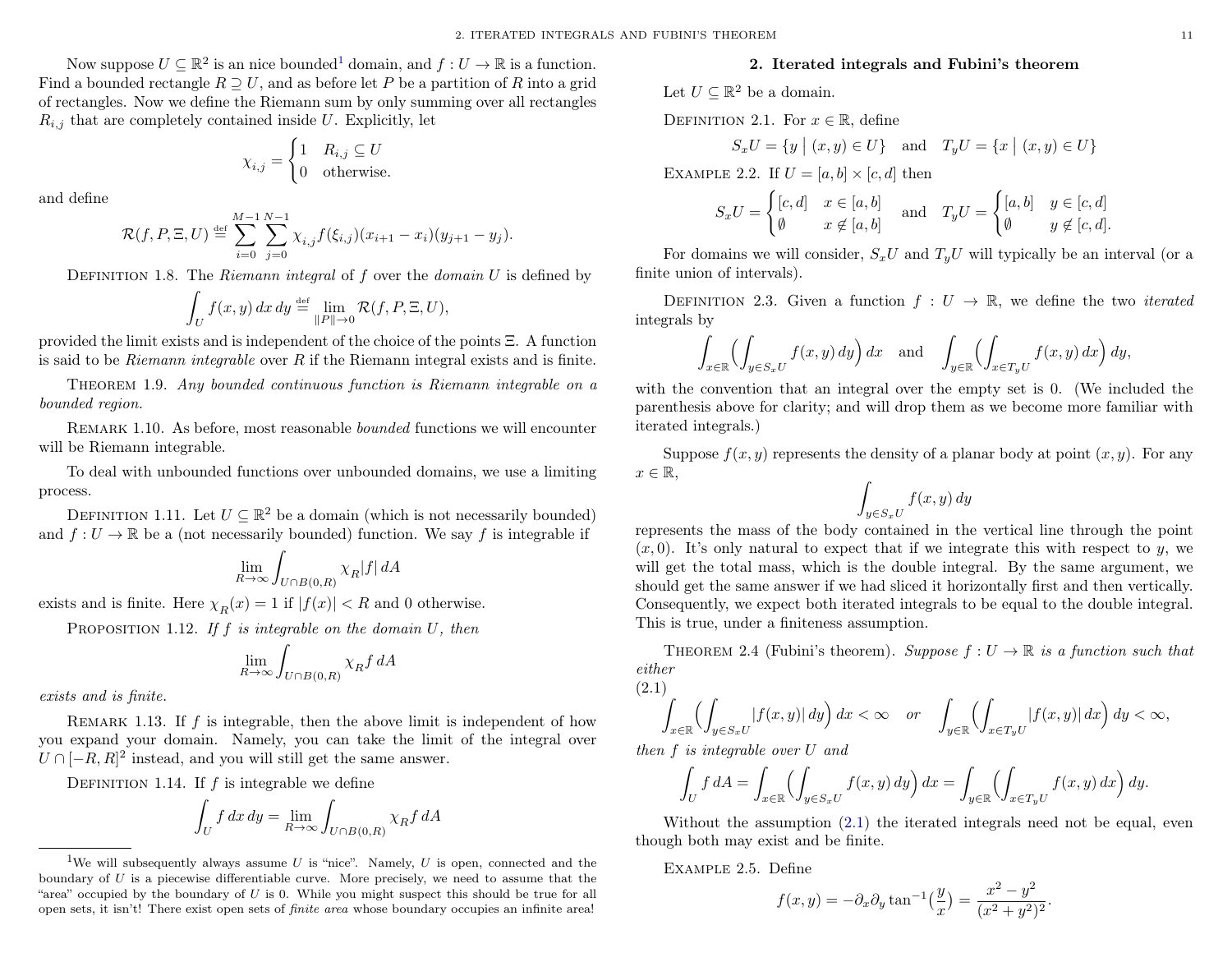Then

$$
\int_{x=0}^{1} \int_{y=0}^{1} f(x, y) dy dx = \frac{\pi}{4} \text{ and } \int_{y=0}^{1} \int_{x=0}^{1} f(x, y) dx dy = -\frac{\pi}{4}
$$

EXAMPLE 2.6. Let  $f(x, y) = (x - y)/(x + y)^3$  if  $x, y > 0$  and 0 otherwise, and  $U = (0, 1)^2$ . The iterated integrals of f over U both exist, but are not equal.

Example 2.7. Define

$$
f(x,y) = \begin{cases} 1 & y \in (x, x+1) \text{ and } x \geq 0 \\ -1 & y \in (x-1, x) \text{ and } x \geq 0 \\ 0 & \text{otherwise.} \end{cases}
$$

Then the iterated integrals of f both exist and are not equal.

EXAMPLE 2.8. Compute the area of a parallelogram.

EXAMPLE 2.9. Let U be the triangle with vertices  $(0,0)$ ,  $(1,1)$ , and  $(0,1)$  and  $f(x,y) = e^{-y^2}$ . Compute  $\int_U f dA$ .

#### 3. Triple integrals

<span id="page-14-0"></span>Triple integrals are just like double integrals, except we integrate over regions in  $\mathbb{R}^3$  instead of  $\mathbb{R}^2$ . Let C be the cuboid  $C = [a_1, b_1] \times [a_2, b_2] \times [a_3, b_3]$  and  $f: C \to \mathbb{R}$ be a function. As before, define the Riemann sum

$$
\mathcal{R}(f, P, \Xi) = \sum_{i=0}^{N_1} \sum_{j=0}^{N_2} \sum_{k=0}^{N_3} f(\xi_{i,j,k})(x_{i+1} - x_i)(y_{i+1} - y_i)(z_{i+1} - z_i)
$$

define the Riemann integral of f by taking the limit of Riemann sums:

$$
\int_U f dV = \lim_{\|P\| \to 0} \mathcal{R}(f, P, \Xi).
$$

Here we use dV (or sometimes  $dx dy dz$  to denote that the integral is a volume (or triple) integral.

When dealing with unbounded functions over unbounded domains, $2$  we use the same limiting procedure. If

$$
\lim_{R\to\infty}\int_{U\cap B(0,R)}\chi_R|f|\,dV
$$

exists and is finite then we define

$$
\int_U f \, dV = \lim_{R \to \infty} \int_{U \cap B(0,R)} \chi_R f \, dV
$$

We can break a volume integral into three iterated integrals, and Fubini's theorem is still true. Rather than restate everything, we do a few examples.

EXAMPLE 3.1. Let  $U = B(0, R) \subseteq \mathbb{R}^3$ . Compute  $\int_U 1 dV$  and derive a formula for the volume.

SOLUTION. Note

$$
\int_{U} 1 \, dV = \int_{x=-R}^{R} \int_{y=-\sqrt{R^2 - x^2}}^{\sqrt{R^2 - x^2}} \int_{z=-\sqrt{R^2 - x^2 - y^2}}^{\sqrt{R^2 - x^2 - y^2}} 1 \, dz \, dy \, dx
$$
\n
$$
= 2 \int_{x=-R}^{R} \int_{y=-\sqrt{R^2 - x^2}}^{\sqrt{R^2 - x^2}} \sqrt{R^2 - x^2 - y^2} dy \, dx
$$
\n
$$
= 2 \int_{x=-R}^{R} \int_{\theta=-\frac{\pi}{2}}^{\frac{\pi}{2}} (R^2 - x^2) \cos^2 \theta \, d\theta \, dx = \pi \Big[ R^2 x - \frac{x^3}{3} \Big]_{-R}^{R} = \frac{4}{3} \pi R^3 \quad \Box
$$

Example 3.2. Compute the volume of a cylinder.

Example 3.3. Compute the volume of the pyramid bounded by the intersection of the planes  $x + y + z = 1$  and the three coordinate planes.

#### 4. Coordinate transformations

<span id="page-14-1"></span>Let f be a function of  $(x, y)$  defined on the domain U. Let

$$
\begin{pmatrix} x \\ y \end{pmatrix} = \varphi(u, v)
$$

for some coordinate change function  $\varphi: U \to V$ . We claim

<span id="page-14-4"></span>(4.1) 
$$
\int_{U} f(x, y) dx dy = \int_{V} f \circ \varphi(u, v) |\det D\varphi| du dv.
$$

Namely, the integral remains unchanged if we replace  $U$  with  $V$ , make the substitution  $(x, y) = \varphi(u, v)$ , and replace dx dy with  $|\det D\varphi| du dv$ . This is the change of variables theorem.

<span id="page-14-3"></span>THEOREM 4.1 (Change of Variables). Let  $U, V \subseteq \mathbb{R}^2$  be two domains,  $\varphi : V \to$ U be a coordinate change map. If  $f: U \to \mathbb{R}$  is integrable, then

$$
\int_U f \, dA = \int_V f \circ \varphi \, |\!\det D\varphi| \, dA.
$$

REMARK 4.2. Recall, a coordinate change transformation is a function  $\varphi$  which is *bijective* and differentiable for which  $D\varphi$  is invertible at all points in the domain.

Remark 4.3. Theorem [4.1](#page-14-3) is still true under the following relaxed assumptions on  $\varphi$ : Let  $U' \subseteq U$  and  $V' \subseteq V$  be obtained by removing *finitely many* differentiable curves or points from U and V respectively. If  $\varphi : V' \to U'$  is differentiable, bijective and  $D\varphi$  is invertible on all of V', then Theorem [4.1](#page-14-3) still holds. In typical situations  $D\varphi$  will be invertible except for a few isolated points, so checking this won't be the bottle neck. Bijectivity, however, can fail in subtle ways and needs to be explicitly checked.

Remark 4.4. The same result is true for triple integrals. Further, for the relaxed assumptions on  $\varphi$ , U' and V' can be obtained by additionally removing finitely many differentiable surfaces from U and V respectively.

<span id="page-14-2"></span><sup>&</sup>lt;sup>2</sup>As before, we make the "niceness" assumption that the boundary of  $U$  is a differentiable surface.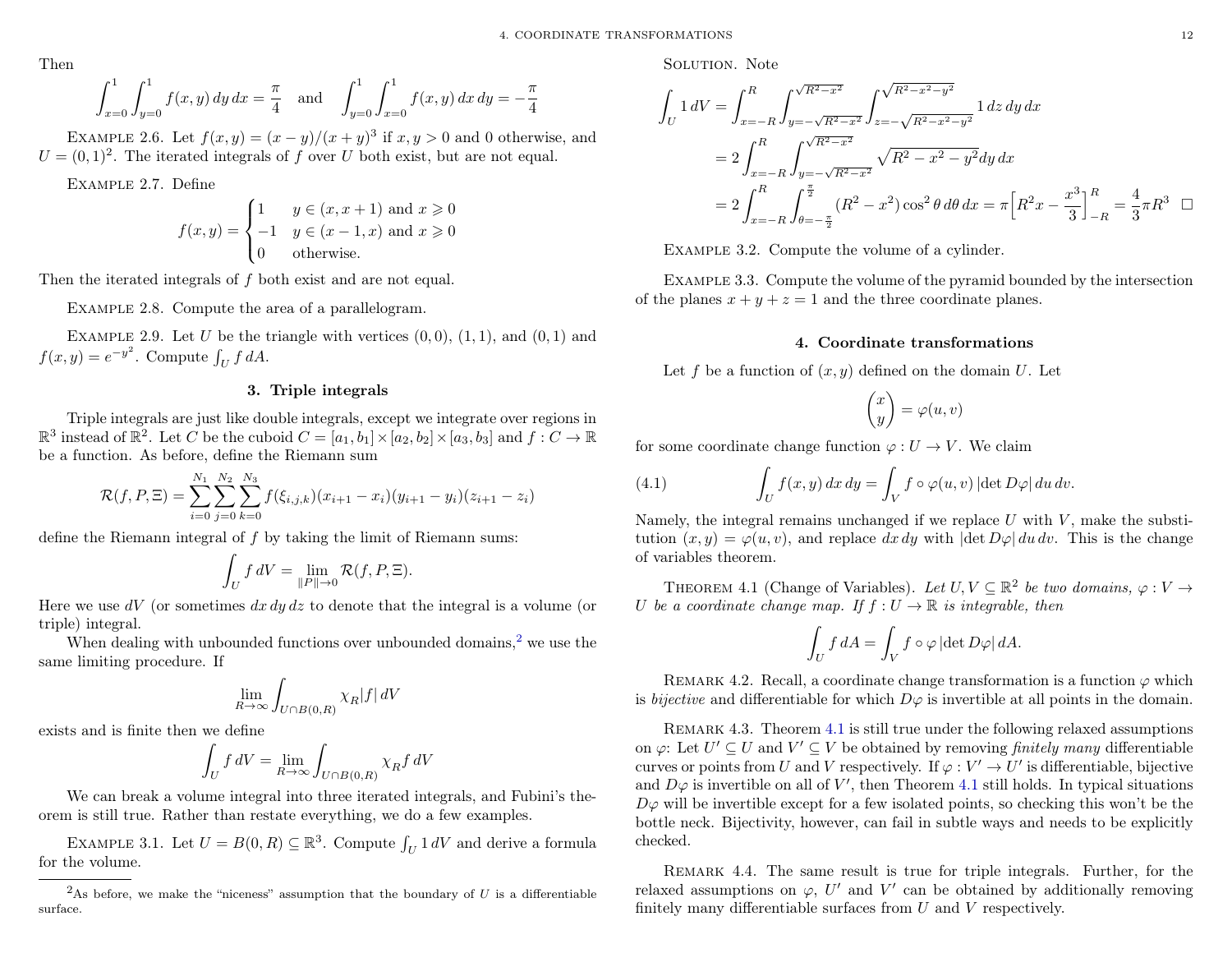The intuition behind Theorem [4.1](#page-14-3) is as follows: First if  $R$  is any rectangle, and  $T: \mathbb{R}^2 \to \mathbb{R}^2$  is a linear transformation, then we know that

$$
area(R) = |det T|
$$

Now, divide V into many small non-overlapping regions  $R_{i,j}$  and set  $R'_{i,j} = \varphi(R_{i,j}).$ Since  $\varphi$  is bijective, the regions  $R'_{i,j}$  must also be non-overlapping and cover all of U. If  $R_{i,j}$  are small enough,  $\varphi$  can be approximated by an affine function (using  $D\varphi$  and hence we expect

$$
\text{area}(R'_{i,j}) \approx \text{area}(R_{i,j}) |\text{det } D\varphi_{\xi_{i,j}}|
$$

where  $\xi_{i,j} \in R_{i,j}$ . Multiplying by f, summing and taking limits suggests the formula [\(4.1\)](#page-14-4) as claimed.

EXAMPLE 4.5 (Polar Coordinates). Let  $(x, y) = \varphi(r, \theta) = (r \cos \theta, r \sin \theta)$ . Then  $|\text{det } D\varphi| = r$  and hence when transforming area integrals to polar coordinates, we replace  $dx dy$  with  $r dr d\theta$ .

EXAMPLE 4.6. Compute the area of a circle of radius  $r$ .

EXAMPLE 4.7. Show 
$$
\int_{x^2+y^2>1} \frac{1}{(x^2+y^2)^{p/2}} dA < \infty
$$
 if and only if  $p > 2$ .  
EXAMPLE 4.8. Show  $\int_{-\infty}^{\infty} e^{-x^2} dx = \sqrt{\pi}$ .

Example 4.9 (Spherical coordinates). Let

 $(x, y, z) = \varphi(r, \theta, \phi) = (r \sin \phi \cos \theta, r \sin \phi \sin \theta, r \cos \phi).$ 

From homework we know  $|\text{det } D\varphi| = r^2 \sin \phi$ , and hence when transforming volume integrals into spherical coordinates we replace dV with  $r^2 \sin \phi \, dr \, d\phi \, d\theta$ .

Example 4.10. Compute the volume of a solid sphere.

EXAMPLE 4.11. Show 
$$
\int_{x^2+y^2+z^2>1} \frac{1}{(x^2+y^2+z^2)^{p/2}} dV < \infty
$$
 if and only if  $p > 3$ .

Example 4.12. Compute the volume of a cylinder.

Example 4.13. Compute the volume of a cone with an oddly shaped base.

Remark 4.14 (Failure of bijectivity). Here is an example where the failure of bijectivity gives a "weird" result. Consider the coordinate change

$$
\begin{pmatrix} x \\ y \end{pmatrix} = \varphi(u, v) = \begin{pmatrix} u^2 - v^2 \\ 2uv \end{pmatrix},
$$

for which  $|\text{det }\varphi| = 4(u^2 + v^2) = 4(x^2 + y^2)^{1/2}$ . By making x, y arbitrarily large (or small) we can do the same for  $u$  and  $v$ . So one might hastily write

$$
\int_{\mathbb{R}^2} f(x, y) dx dy = 4 \int_{\mathbb{R}^2} f \circ \varphi(u, v) (u^2 + v^2) du dv.
$$

This doesn't yield the right answer though! Indeed, choosing

$$
f(x,y) = \frac{\exp(-\sqrt{x^2 + y^2})}{\sqrt{x^2 + y^2}} = \frac{\exp(-u^2 + v^2)}{u^2 + v^2}
$$

yields

$$
\int_{\mathbb{R}^2} f(x, y) \, dx \, dy = 2\pi \quad \text{and} \quad 4 \int_{\mathbb{R}^2} f \circ \varphi(u, v) \left(u^2 + v^2\right) du \, dv = 4\pi.
$$

What failed here is exactly bijectivity. You can explicitly solve and check that for every  $(x, y) \neq (0, 0)$  there exist exactly two values of  $(u, v)$  for which  $\varphi(u, v) = (x, y)$ . Indeed, choosing

$$
H = \{(u, v) \mid u > 0\} \quad \text{and} \quad V = \{(x, y) \mid y \neq 0 \text{ or } x > 0\},
$$

we see now that  $\varphi : H \to V$  is a coordinate transformation. Of course V is simply  $\mathbb{R}^2$  with a half line removed, but H is "half" of  $\mathbb{R}^2$ . With these domains, we of course have the identity

$$
\int_{\mathbb{R}^2} f(x, y) dx dy = 4 \int_H f \circ \varphi(u, v) (u^2 + v^2) du dv,
$$

and you can explicitly verify this for the specific choice of f above.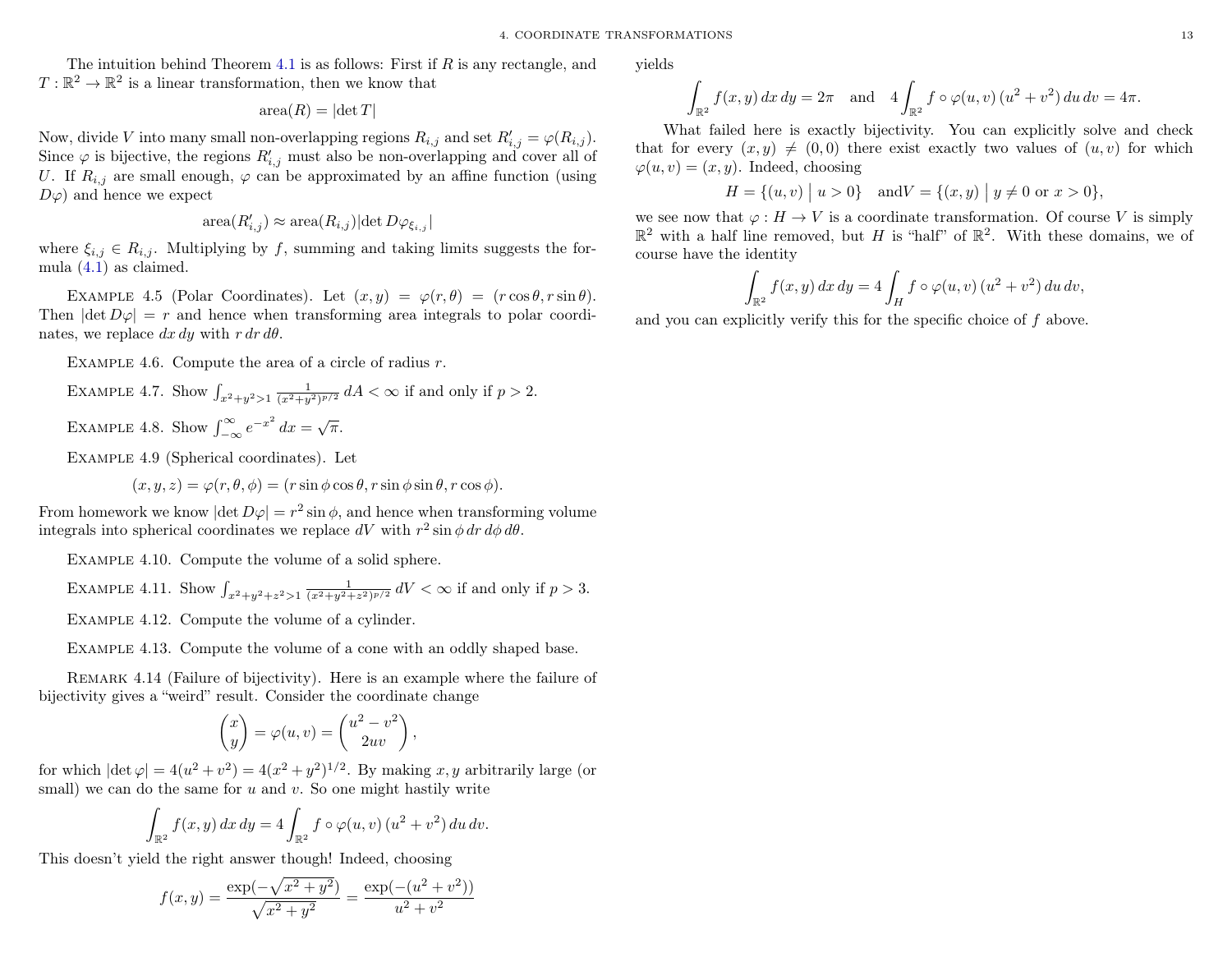### Line Integrals

#### 1. Line integrals

<span id="page-16-1"></span><span id="page-16-0"></span>DEFINITION 1.1. If a force  $F$  acting on a body produces an instantaneous displacement v, then the work done by the force is  $F \cdot v$ .

Let  $\Gamma \subseteq \mathbb{R}^3$  be a curve, with a given direction of traversal, and  $F : \mathbb{R}^3 \to \mathbb{R}^3$  be a (vector) function. Here  $F$  represents the force that acts on a body and pushes it along the curve Γ. The work done by the force can be approximated by

$$
W = \sum_{i=0}^{N-1} F(x_i) \cdot (x_{i+1} - x_i)
$$

where  $x_0, x_1, \ldots, x_{N-1}$  are N points on Γ, chosen along the direction of traversal. The limit as the largest distance between neighbours approaches 0 work done, and is defined to be the line integral.

DEFINITION 1.2. Let  $\Gamma \subseteq \mathbb{R}^d$  be a curve (with a given direction of traversal), and  $F: \Gamma \to \mathbb{R}^d$  be a (vector) function. The *line integral* of F over  $\Gamma$  is defined to be

$$
\int_{\Gamma} F \cdot d\ell = \lim_{\|P\| \to 0} \sum_{i=0}^{N-1} F(x_i) \cdot (x_{i+1} - x_i).
$$

Here  $P = \{x_0, x_1, \ldots, x_{N-1}\}\$ , the points  $x_i$  are chosen along the direction of traversal, and  $||P|| = \max|x_{i+1} - x_i|$ .

REMARK 1.3. If  $F = (F_1, \ldots, F_d)^T$ , where  $F_i : \Gamma \to \mathbb{R}$  are functions, then one often writes the line integral in the differential form notation as

$$
\int_{\Gamma} F \cdot d\ell = \int_{\Gamma} F_1 dx_1 + \dots + F_d dx_d = \int_{\Gamma} \sum_{i=1}^d F_i dx_i
$$

<span id="page-16-3"></span>PROPOSITION 1.4. If  $\gamma : [a, b] \to \mathbb{R}^d$  is a parametrization of  $\Gamma$  (in the direction of traversal), then

(1.1) 
$$
\int_{\Gamma} F \cdot d\ell = \int_{a}^{b} F \circ \gamma(t) \cdot \gamma'(t) dt
$$

In the differential form notation (when  $d = 2$ ) say

<span id="page-16-4"></span>
$$
F = \begin{pmatrix} f \\ g \end{pmatrix} \quad \text{and} \quad \gamma(t) = \begin{pmatrix} x(t) \\ y(t) \end{pmatrix},
$$

where  $f, g: \Gamma \to \mathbb{R}$  are functions. Then Proposition [1.4](#page-16-3) says

$$
\int_{\Gamma} F \cdot d\ell = \int_{\Gamma} f dx + g dy = \int_{\Gamma} \left( f(x(t), y(t)) x'(t) + g(x(t), y(t)) y'(t) \right) dt
$$

Remark 1.5. Sometimes [\(1.1\)](#page-16-4) is used as the definition of the line integral. In this case, one needs to verify that this definition is independent of the parametrization. Since this is a good exercise, we'll do it anyway a little later.

EXAMPLE 1.6. Suppose a body of mass  $M$  is placed at the origin. The force experienced by a body of mass m at the point  $x \in \mathbb{R}^3$  is given by  $F(x) = \frac{-GMx}{|x|^3}$ , where G is the *gravitational constant*. Compute the work done when the body is moved from a to b along a straight line.

SOLUTION. Let  $\Gamma$  be the straight line joining a and b. Clearly  $\gamma : [0,1] \to \Gamma$ defined by  $\gamma(t) = a + t(b - a)$  is a parametrization of Γ. Now

$$
W = \int_{\Gamma} F \cdot d\ell = -GMm \int_0^1 \frac{\gamma(t)}{\left|\gamma(t)\right|^3} \cdot \gamma'(t) dt = \frac{GMm}{|b|} - \frac{GMm}{|a|}. \qquad \Box
$$

REMARK 1.7. If the line joining through  $a$  and  $b$  passes through the origin, then some care has to be taken when doing the above computation. We will see later that gravity is a conservative force, and that the above line integral only depends on the endpoints and not the actual path taken.

#### 2. Parametrization invariance and arc length

<span id="page-16-2"></span>So far we have always insisted all curves and parametrizations are differentiable or  $C<sup>1</sup>$ . We now relax this requirement and subsequently only assume that all curves (and parametrizations) are *piecewise differentiable*, or *piecewise*  $C^1$ .

DEFINITION 2.1. A function  $f : [a, b] \to \mathbb{R}^d$  is called *piecewise*  $C^1$  if there exists a finite set  $F \subseteq [a, b]$  such that f is  $C^1$  on  $[a, b] - F$ , and further both left and right limits of f and  $f'$  exist at all points in  $F$ .

DEFINITION 2.2. A (connected) curve  $\Gamma$  is *piecewise*  $C^1$  if it has a parametrization which is continuous and piecewise  $C^1$ .

REMARK 2.3. A piecewise  $C^1$  function need not be continuous. But curves are always assumed to be at least continuous; so for notational convenience, we define a piecewise  $C^1$  curve to be one which has a parametrization which is both continuous and piecewise  $C^1$ .

EXAMPLE 2.4. The boundary of a square is a piecewise  $C<sup>1</sup>$  curve, but not a differentiable curve.

PROPOSITION 2.5 (Parametrization invariance). If  $\gamma_1 : [a_1, b_1] \rightarrow \Gamma$  and  $\gamma_2$ :  $[a_2, b_2] \rightarrow \Gamma$  are two parametrizations of  $\Gamma$  that traverse it in the same direction, then

$$
\int_{a_1}^{b_1} F \circ \gamma_1(t) \cdot \gamma_1'(t) dt = \int_{a_2}^{b_2} F \circ \gamma_2(t) \cdot \gamma_2'(t) dt.
$$

.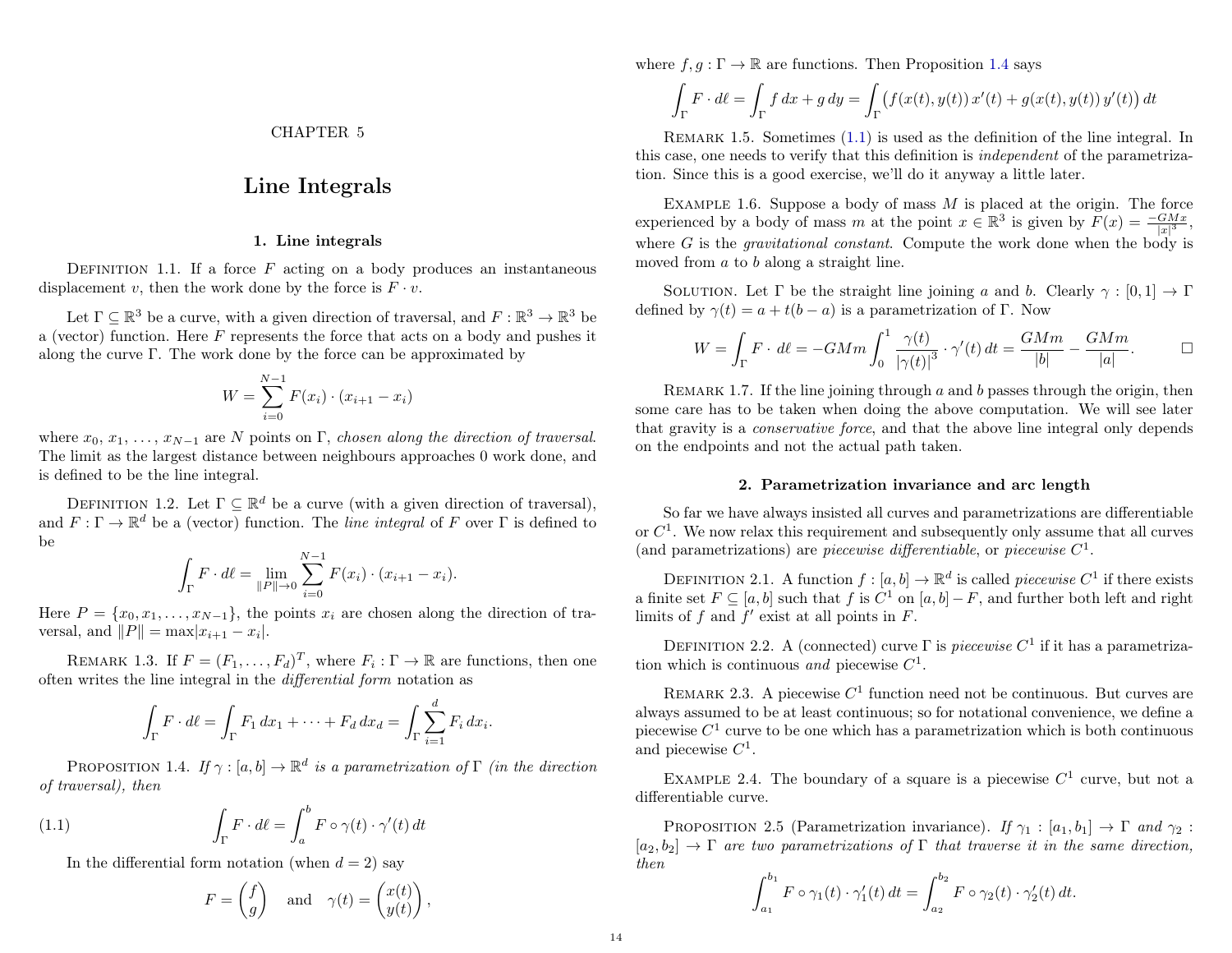PROOF. Let  $\varphi : [a_1, b_1] \to [a_2, b_2]$  be defined by  $\varphi = \gamma_2^{-1} \circ \gamma_1$ . Since  $\gamma_1$  and  $\gamma_2$ traverse the curve in the same direction,  $\varphi$  must be increasing. One can also show (using the inverse function theorem) that  $\varphi$  is continuous and piecewise  $C^1$ . Now

$$
\int_{a_2}^{b_2} F \circ \gamma_2(t) \cdot \gamma_2'(t) dt = \int_{a_2}^{b_2} F(\gamma_1(\varphi(t))) \cdot \gamma_1'(\varphi(t)) \varphi'(t) dt.
$$

Making the substitution  $s = \varphi(t)$  finishes the proof.

DEFINITION 2.6. If  $\Gamma \subseteq \mathbb{R}^d$  is a piecewise  $C^1$  curve, then

$$
\operatorname{arc} \operatorname{len}(\Gamma) = \lim_{\|P\| \to 0} \sum_{i=0}^{N} |x_{i+1} - x_i|,
$$

where as before  $P = \{x_0, \ldots, x_{N-1}\}\$ . More generally, if  $f : \Gamma \to \mathbb{R}$  is any scalar function, we define

$$
\int_{\Gamma} f \, |d\ell| \stackrel{\text{def}}{=} \lim_{\|P\| \to 0} \sum_{i=0}^{N} f(x_i) \, |x_{i+1} - x_i|,
$$

The arc length of a curve can be computed by taking the line integral of the unit tangent vector.

PROPOSITION 2.7. Let  $\Gamma \subseteq \mathbb{R}^d$  be a piecewise  $C^1$  curve,  $\gamma : [a, b] \to \mathbb{R}$  be any parametrization (in the given direction of traversal),  $f : \Gamma \to \mathbb{R}$  be a (scalar) function, and  $\tau : \Gamma \to \mathbb{R}^d$  is the unit tangent vector (i.e.  $|\tau| \equiv 1$  and  $\tau$  is always tangent to  $\Gamma$ ) along the direction of traversal. Then

$$
\int_{\Gamma} f \, |d\ell| = \int_{\Gamma} f \tau \cdot d\ell = \int_{a}^{b} f(\gamma(t)) \, |\gamma'(t)| \, dt,
$$

and consequently

$$
\operatorname{arc\,len}(\Gamma) = \int_{\Gamma} 1 \, |d\ell| = \int_{a}^{b} |\gamma'(t)| \, dt.
$$

EXAMPLE 2.8. Compute the circumference of a circle of radius  $r$ .

Remark 2.9. A very useful way to describe curves is to parametrize them by arc length. Namely, let  $\gamma(s) \in \Gamma$  be the unique point so that the portion of  $\Gamma$ traversed up to the point  $\gamma(s)$  has arc length exactly s.

#### 3. The fundamental theorem

<span id="page-17-0"></span>THEOREM 3.1 (Fundamental theorem for line integrals). Suppose  $U \subseteq \mathbb{R}^d$  is a domain,  $\varphi: U \to \mathbb{R}$  is  $C^1$  and  $\Gamma \subseteq \mathbb{R}^d$  is any differentiable curve that starts at a, ends at b and is completely contained in U. Then

$$
\int_{\Gamma} \nabla \varphi \cdot d\ell = \varphi(b) - \varphi(a).
$$

PROOF. Let  $\gamma : [0, 1] \to \Gamma$  be a parametrization of Γ. Note

$$
\int_{\Gamma} \nabla \varphi \cdot d\ell = \int_0^1 \nabla \varphi(\gamma(t)) \cdot \gamma'(t) dt = \int_0^1 \frac{d}{dt} \varphi(\gamma(t)) dt = \varphi(b) - \varphi(a). \qquad \Box
$$

DEFINITION 3.2. A *closed curve* is a curve that starts and ends at the same point. A simple closed curve is a closed curve that never crosses itself. (More precisely, a simple closed curve is a compact 1-dimensional manifold with no boundary.)

If  $\Gamma$  is a closed curve, then line integrals over  $\Gamma$  are denoted by

$$
\oint_{\Gamma} F \cdot d\ell.
$$

<span id="page-17-3"></span>COROLLARY 3.3. If  $\Gamma \subseteq \mathbb{R}^d$  is a closed curve, and  $\varphi : \Gamma \to \mathbb{R}$  is  $C^1$ , then

$$
\oint_{\Gamma}\nabla\varphi\cdot d\ell=0.
$$

DEFINITION 3.4. Let  $U \subseteq \mathbb{R}^d$ , and  $F: U \to \mathbb{R}^d$  be a vector function. We say F is a conservative force (or conservative vector field) if

$$
\oint F \cdot d\ell = 0,
$$

for all closed curves  $\Gamma$  which are completely contained inside  $U$ .

Clearly if  $F = -\nabla V$  for some  $C^1$  function  $V : U \to \mathbb{R}$ , then F is conservative. The converse is also true provided  $U$  is *simply connected*, which we'll return to later.

EXAMPLE 3.5. If  $\varphi$  fails to be  $C^1$  even at one point, the above can fail quite badly. Let  $\varphi(x,y) = \tan^{-1}(y/x)$ , extended to  $\mathbb{R}^2 - \{(x,y) \mid x \leq 0\}$  in the usual way. Then

$$
\nabla \varphi = \frac{1}{x^2 + y^2} \begin{pmatrix} -y \\ x \end{pmatrix}
$$

which is defined on  $\mathbb{R}^2 - (0,0)$ . In particular, if  $\Gamma = \{(x, y) | x^2 + y^2 = 1\}$ , then  $\nabla \varphi$  is defined on all of Γ. However, you can easily compute

$$
\oint_{\Gamma} \nabla \varphi \cdot d\ell = 2\pi \neq 0.
$$

The reason this doesn't contradict the previous corollary is that Corollary [3.3](#page-17-3) requires  $\varphi$  itself to be defined on all of Γ, and not just  $\nabla \varphi$ ! This example leads into something called the winding number which we will return to later.

#### 4. Greens theorem

<span id="page-17-4"></span><span id="page-17-1"></span>THEOREM 4.1 (Greens Theorem). Let  $\Omega \subseteq \mathbb{R}^2$  be a bounded domain whose exterior boundary is a piecewise  $C^1$  curve  $\Gamma$ . If  $\Omega$  has holes, let  $\Gamma_1, \ldots, \Gamma_N$  be the interior boundaries. If  $F : \overline{\Omega} \to \mathbb{R}^2$  is  $C^1$ , then

$$
\int_{\Omega} \left( \partial_1 F_2 - \partial_2 F_1 \right) dA = \oint_{\Gamma} F \cdot d\ell + \sum_{i=1}^{N} \oint_{\Gamma_i} F \cdot d\ell,
$$

where all line integrals above are computed by traversing the exterior boundary counter clockwise, and every interior boundary clockwise.

<span id="page-17-2"></span><sup>&</sup>lt;sup>1</sup>Unfortunately  $\int_{\Gamma} f |d\ell|$  is also called the line integral. To avoid confusion, we will call this the line integral with respect to arc-length instead.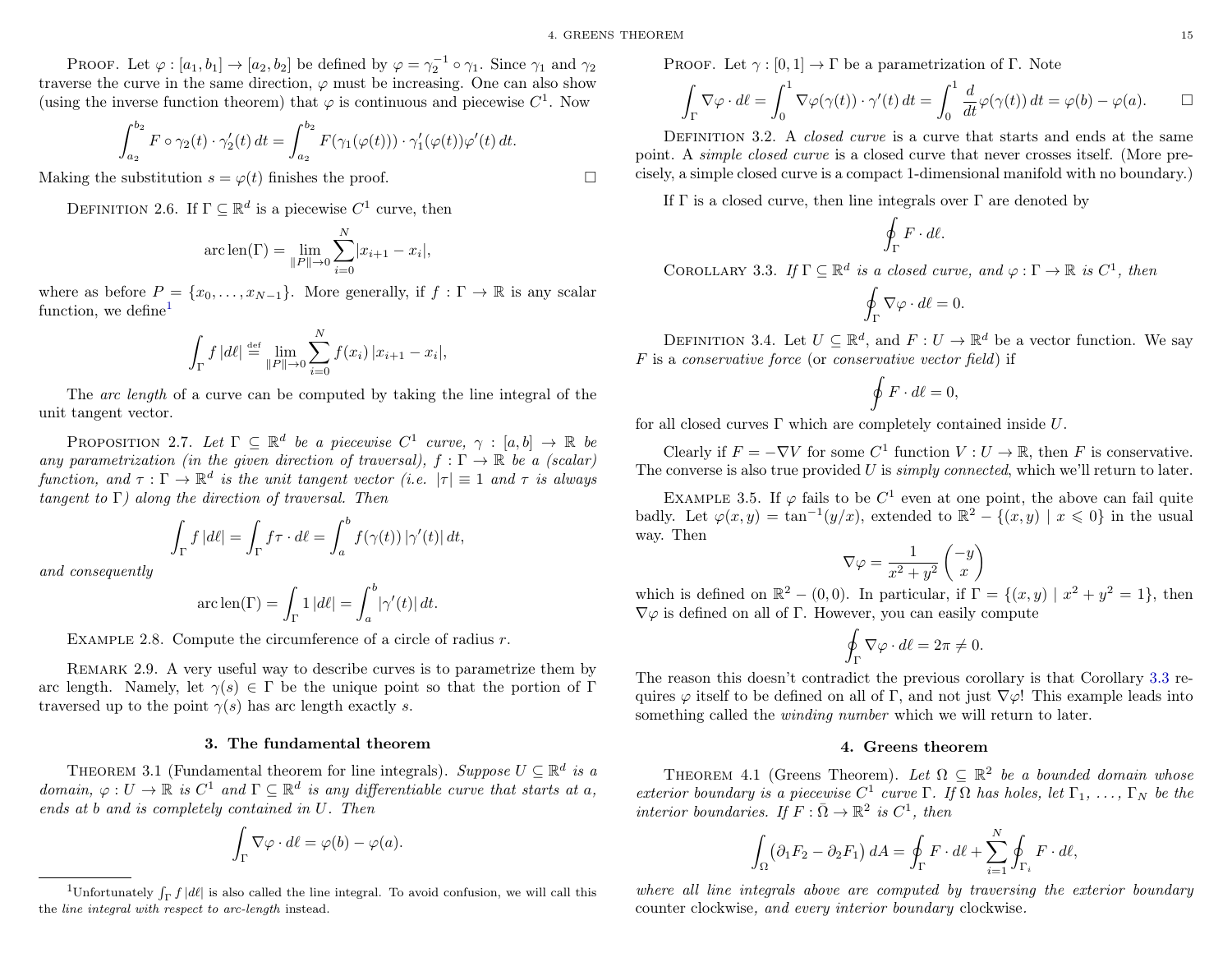REMARK 4.2. A common convention is to denote the *boundary* of  $\Omega$  by  $\partial\Omega$  and write

$$
\partial\Omega = \Gamma \cup \bigl(\bigcup_{i=1}^N \Gamma_i\bigr).
$$

Then Theorem [4.1](#page-17-4) becomes

$$
\int_{\Omega} \left( \partial_1 F_2 - \partial_2 F_1 \right) dA = \oint_{\partial \Omega} F \cdot d\ell,
$$

where again the exterior boundary is oriented *counter clockwise* and the interior boundaries are all oriented clockwise.

Remark 4.3. In the differential form notation, Greens theorem is stated as

$$
\int_{\Omega} \left( \partial_x Q - \partial_y P \right) dA = \int_{\partial \Omega} P dx + Q dy,
$$

 $P, Q : \overline{\Omega} \to \mathbb{R}$  are  $C^1$  functions. (We use the same assumptions as before on the domain Ω, and orientations of the line integrals on the boundary.)

REMARK 4.4. Note, Greens theorem requires that  $\Omega$  is bounded and F (or P and Q) is  $C^1$  on all of  $\Omega$ . If this fails at even one point, Greens theorem need not apply anymore!

PROOF. The full proof is a little cumbersome. But the main idea can be seen by first proving it when  $\Omega$  is a square, and then applying a coordinate transformation. Indeed, suppose first  $\Omega = (0, 1)^2$ . Then the fundamental theorem of calculus gives

$$
\int_{\Omega} \left( \partial_1 F_2 - \partial_2 F_1 \right) dA = \int_{y=0}^1 \left( F_2(1, y) - F_2(0, y) \right) dy - \int_{x=0}^1 \left( F_1(x, 1) - F_1(x, 0) \right) dx
$$

The first integral is the line integral of  $F$  on the two vertical sides of the square, and the second one is line integral of F on the two horizontal sides of the square. This proves Theorem [4.1](#page-17-4) in the case when  $\Omega$  is a square.

Now let U be an arbitrary region for which there exists a  $C<sup>2</sup>$  coordinate transformation  $\varphi : \Omega \to U$ , where  $\Omega$  is the unit square. We assume that  $\varphi$  also maps  $\partial\Omega$  to  $\partial U$  and preserves the orientation of the boundaries. (One can show that this will imply det  $D\varphi > 0$  in U.) Now, using Greens theorem on the square,

$$
\oint_{\partial U} F \cdot d\ell = \oint_{\partial \Omega} (D\varphi)^T F \circ \varphi \cdot d\ell = \int_{\Omega} (\partial_1 G_2 - \partial_2 G_1) dA,
$$

where

$$
G = (D\varphi)^T F \circ \varphi = \sum_{i,j} \partial_i \varphi_j F_j \circ \varphi e_i
$$

Now we compute using the chain rule

$$
\partial_1 G_2 - \partial_2 G_1 = \sum_{i,j} \partial_2 \varphi_j \, \partial_i F_j \big|_{\varphi} \, \partial_1 \varphi_i - \partial_1 \varphi_j \, \partial_i F_j \big|_{\varphi} \, \partial_2 \varphi_i = \big( \partial_1 F_2 - \partial_2 F_1 \big) \circ \varphi \, \det(D\varphi).
$$

Thus, by the change of variable theorem,

$$
\int_{\Omega} (\partial_1 G_2 - \partial_2 G_1) dA = \int_{\Omega} (\partial_1 F_2 - \partial_2 F_1) \circ \varphi \det(D\varphi) dA = \int_U (\partial_1 F_2 - \partial_2 F_1) dA,
$$
  
finishing the proof.

REMARK 4.5. The above strategy will only work if the domain has no holes. In the presence of holes, you can make one or more cuts and then find a coordinate transformation  $\varphi : \Omega \to U$  as above. The only difference is now part of the boundary of  $\Omega$  will be mapped to the cut you just made. The boundary integral over this piece, however, will cancel since it will now be traversed twice in opposite directions.

COROLLARY 4.6. If  $\Omega \subseteq \mathbb{R}^2$  is bounded with a  $C^1$  boundary, then

$$
\operatorname{area}(\Omega) = \frac{1}{2} \int_{\partial \Omega} (-y \, dx + x \, dy) = \int_{\partial \Omega} -y \, dx = \int_{\partial \Omega} x \, dy
$$

REMARK 4.7. A *planimeter* is a measuring instrument used to determine the area of an arbitrary two-dimensional shape. The operational principle of the planimeter can be proved using the previous corollary.

COROLLARY 4.8 (Surveyor's Formula). Let  $P \subseteq \mathbb{R}^2$  be a (not necessarily convex) polygon whose vertices, ordered counter clockwise, are  $(x_1, y_1), \ldots, (x_N, y_N)$ . Then

area
$$
(P)
$$
 = 
$$
\frac{(x_1y_2 - x_2y_1) + (x_2y_3 - x_3y_2) + \dots + (x_Ny_1 - x_1y_N)}{2}.
$$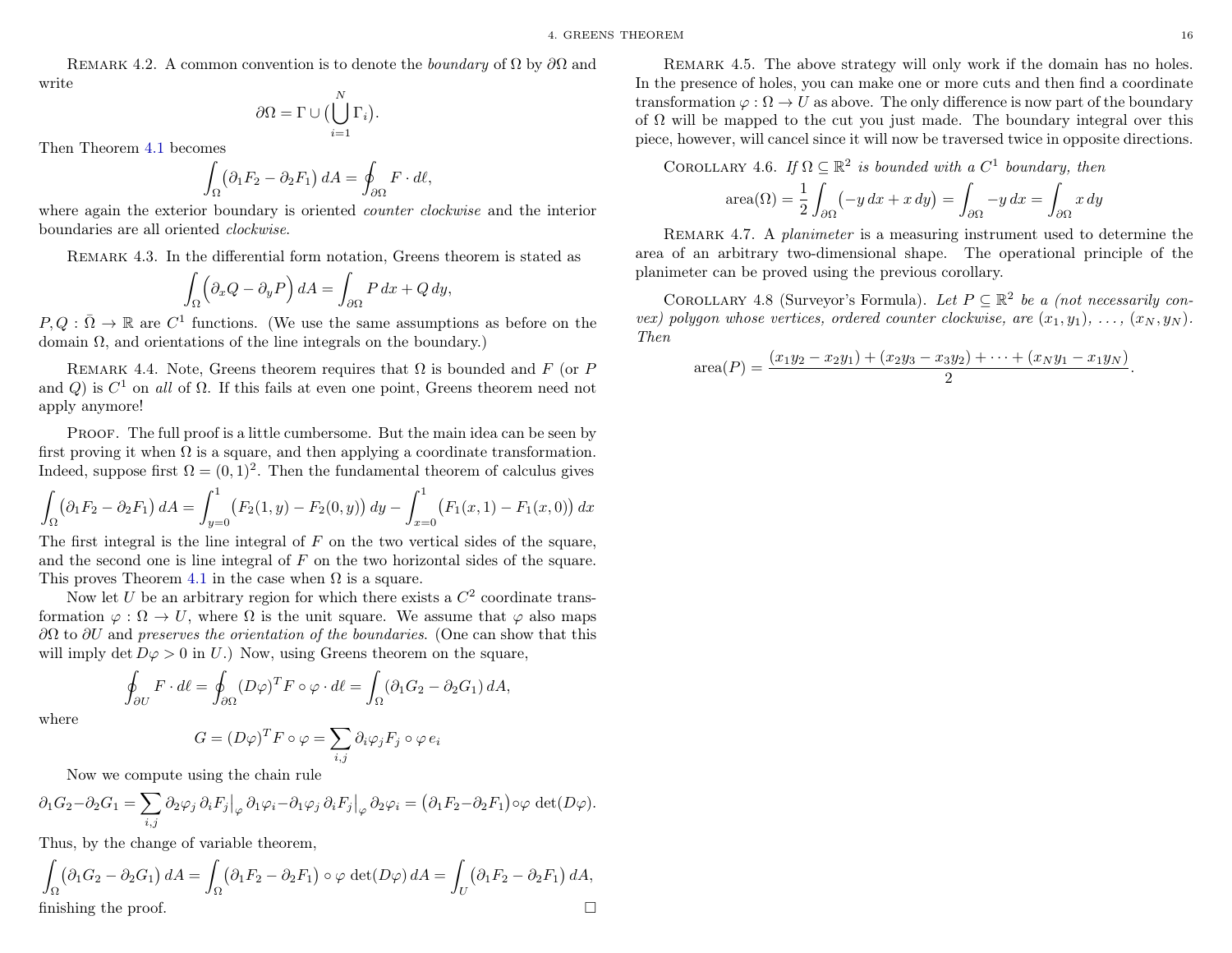### Surface Integrals

#### 1. Surface integrals

<span id="page-19-1"></span><span id="page-19-0"></span>Suppose a curved metal plate (or soap film) lies along the surface  $\Sigma \subseteq \mathbb{R}^3$ , and  $f : \Sigma \to \mathbb{R}$  is the density of the plate. If we divide the surface  $\Sigma$  into many small regions  $R_i$ , then the mass of the plate can be approximated by

$$
M = \sum_{i} f(\xi_i) \operatorname{area}(R_i),
$$

where  $\xi_i \in R_i$  is some point.

DEFINITION 1.1. Let  $\Sigma \subseteq \mathbb{R}^3$  be a surface, and  $f : \Sigma \to \mathbb{R}$  be a function. Define

$$
\int_{\Sigma} f \, dS = \lim_{\|P\| \to 0} \sum_{i=1}^{N} f(\xi_i) \operatorname{area}(R_i),
$$

where P is a partition of  $\Sigma$  into the regions  $R_1, \ldots, R_N$ , and  $||P||$  is the diameter of the largest region  $R_i$ .

REMARK 1.2. Other common notation for the surface integral is

$$
\int_{\Sigma} f \, dS = \iint_{\Sigma} f \, dS = \int_{\Sigma} f \, d\sigma = \int_{\Sigma} f \, dA
$$

As with line integrals, we obtained a formula in terms of a parametrization. We follow the same approach for surfaces, but there are a few subtle points that need to be addressed.

DEFINITION 1.3. Let  $\Sigma \subseteq \mathbb{R}^3$  be a surface. We say  $\varphi$  is a  $(C^1)$  parametrization of  $\Sigma$  if there exists a domain  $U \subseteq \mathbb{R}^2$  such that  $\varphi : U \to \Sigma$  is  $C^1$ , bijective, and rank $(D\varphi) = 2$  at all points in U.

EXAMPLE 1.4. Let  $U \subseteq \mathbb{R}^2$ ,  $f: U \to \mathbb{R}$  is a function, and  $\Sigma$  be the graph of f. Then  $\varphi(x, y) = (x, y, f(x, y))$  is a parametrization of  $\Sigma$ .

Example 1.5. Define

$$
\varphi(\theta,\phi) = \begin{pmatrix} \sin\phi\cos\theta \\ \sin\phi\sin\theta \\ \cos\phi \end{pmatrix}
$$

for  $\theta \in (-\pi, \pi)$  and  $\phi \in (0, \pi)$ . Then  $\varphi$  parametrizes the surface

$$
\Sigma \stackrel{\text{def}}{=} \{ x \in \mathbb{R}^3 \mid |x|^2 = 1 \; \& \; x_3 \neq \pm 1 \},
$$

which is the unit sphere with an arc joining the north and south poles removed.

REMARK 1.6. Typically  $U = (0, 1)^2$  is the unit square.

REMARK 1.7. While every curve has a parametrization, not every surface has a parametrization! The torus, for instance, can not be parametrized. Further, surfaces like the Klein-Bottle, can not even be visualised in three dimensions (but can in four dimensions).

<span id="page-19-3"></span>PROPOSITION 1.8. If  $\varphi: U \to \Sigma$  is a parametrization of the surface  $\Sigma$ , then

$$
\int_{\Sigma} f \, dS = \int_{U} f \circ \varphi \, |\partial_1 \varphi \times \partial_2 \varphi| \, dA.
$$

Here  $\partial_i \varphi = D\varphi \, e_i = (\partial_i \varphi_1, \partial_i \varphi_2, \partial_i \varphi_3)^T$ .

REMARK 1.9. If the surface can not be parametrized, the integral can be computed by breaking up  $\Sigma$  into finitely many pieces which can be parametrized. The formula above will yield an answer that is independent of the chosen parametrization and how you break up the surface (if necessary).

While a rigorous proof is beyond the scope of this course, we provide some intuition here. First, we know that if  $R \subseteq \mathbb{R}^3$  is a parallelogram whose sides are the vectors  $u, v \in \mathbb{R}^3$ , then

area(R) = 
$$
|u||v|\sin\theta = |u \times v|
$$
 =  $\left| \begin{pmatrix} u_2v_3 - u_3v_2 \\ u_3v_1 - u_1v_3 \\ u_1v_2 - u_2v_3 \end{pmatrix} \right|$ 

Now let  $R_{i,j} \subseteq U$  be a small rectangle, and  $R'_{i,j} = \varphi(R_{i,j})$ . Let R be one of these rectangles, and a be the bottom left corner, and  $a + h$  be the top right corner. Now  $R' = \varphi(R)$  is approximately the parallelogram with sides  $\partial_1\varphi(a)h_1$ and  $\partial_2\varphi(a)h_2$ , and so

area
$$
(R') \approx |\partial_1 \varphi \times \partial_2 \varphi| h_1 h_2
$$
. =  $|\partial_1 \varphi \times \partial_2 \varphi|$  area $(R)$ .

Thus

$$
\int_{\Sigma} f \, dS \xleftarrow{\|P\| \to 0} \sum_{i,j} f(\xi_{i,j}) \operatorname{area}(R'_{i,j})
$$
\n
$$
\approx \sum_{i,j} f(\varphi(\eta_{i,j})) |\partial_1 \varphi \times \partial_2 \varphi| \operatorname{area}(R_{i,j}) \xrightarrow{\|P\| \to 0} \int_U f \circ \varphi \, |\partial_1 \varphi \times \partial_2 \varphi| \, dA.
$$

EXAMPLE 1.10. Compute the surface area of a sphere of radius R.

#### 2. Surface integrals of vector functions

<span id="page-19-2"></span>DEFINITION 2.1. We say  $(\Sigma, \hat{n})$  is an *oriented surface* if  $\Sigma \subseteq \mathbb{R}^3$  is a  $C^1$  surface,  $\hat{n}: \Sigma \to \mathbb{R}^3$  is a continuous function such that for every  $x \in \Sigma$ , the vector  $\hat{n}(x)$  is normal to the surface  $\Sigma$  at the point x, and  $|\hat{n}(x)| = 1$ .

EXAMPLE 2.2. Let  $\Sigma = \{x \in \mathbb{R}^3 \mid |x| = 1\}$ , and choose  $\hat{n}(x) = x/|x|$ .

REMARK 2.3. At any point  $x \in \Sigma$  there are exactly two possible choices of  $\hat{n}(x)$ . An oriented surface simply provides a consistent choice of one of these in a continuous way on the entire surface. Surprisingly this isn't always possible! If  $\Sigma$ is the surface of a Möbius strip, for instance, can not be oriented.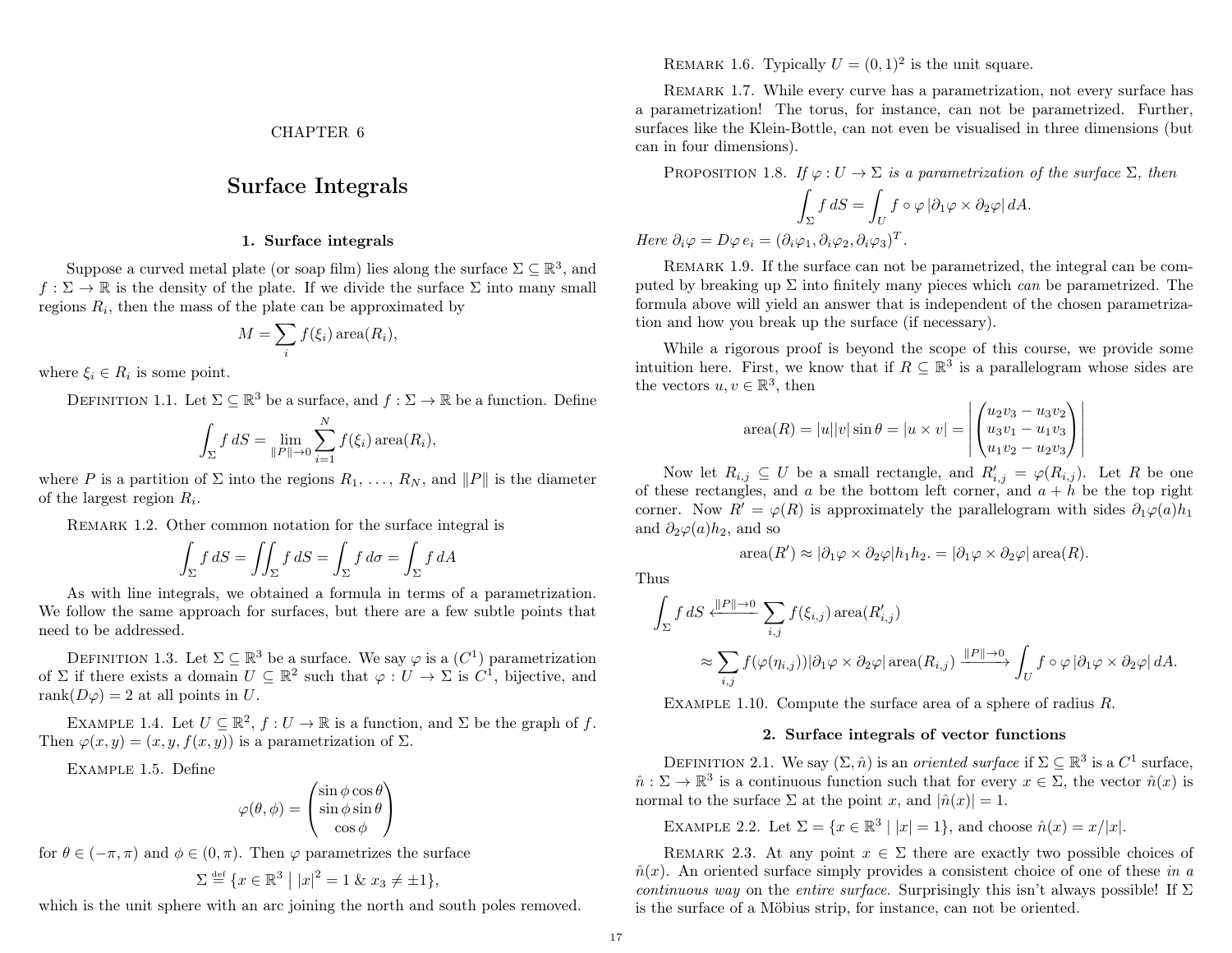EXAMPLE 2.4. If  $\Sigma$  is the graph of a function, we orient  $\Sigma$  by chosing  $\hat{n}$  to always be the unit normal vector with a positive z coordinate.

EXAMPLE 2.5. If  $\Sigma$  is a closed surface, then we will typically orient  $\Sigma$  by letting  $\hat{n}$  to be the *outward pointing* normal vector.

DEFINITION 2.6. Let  $U \subseteq \mathbb{R}^3$  be a domain. We say  $u: U \to \mathbb{R}^3$  is a vector field.

Typical examples of vector fields are electric and magnetic fields, or the velocity field of a fluid. Let  $u$  be a vector field representing the velocity of a fluid (i.e. for  $x \in \mathbb{R}^3$ ,  $u(x) \in \mathbb{R}^3$  is the velocity of the fluid at the point x.). If  $\Sigma$  is some oriented surface with unit normal  $\hat{n}$ , then the amount of fluid flowing through  $\Sigma$  per unit time is exactly

$$
\int_{\Sigma} u \cdot \hat{n} \, dS.
$$

Note, both u and  $\hat{n}$  above are vector functions, and  $u \cdot \hat{n} : \Sigma \to \mathbb{R}$  is a scalar function. The surface integral of this was defined in the previous section.

DEFINITION 2.7. Let  $(\Sigma, \hat{n})$  be an oriented surface, and  $u : \Sigma \to \mathbb{R}^3$  be a vector field. The *surface integral* of u over  $\Sigma$  is defined to be

$$
\int_{\Sigma} u \cdot \hat{n} \, dS.
$$

REMARK 2.8. Other common notation for the surface integral is

<span id="page-20-1"></span>
$$
\int_{\Sigma} u \cdot \hat{n} dS = \iint_{\Sigma} u \cdot dS = \int_{\Sigma} u \cdot dS = \int_{\Sigma} u \cdot d\sigma
$$

PROPOSITION 2.9. Let  $\varphi: U \to \Sigma$  be a parametrization of the oriented surface  $(\Sigma, \hat{n})$ . Then either

(2.1) 
$$
\hat{n} \circ \varphi = \frac{\partial_1 \varphi \times \partial_2 \varphi}{|\partial_1 \varphi \times \partial_2 \varphi|}
$$

on all of  $\Sigma$ , or

(2.2) 
$$
\hat{n} \circ \varphi = -\frac{\partial_1 \varphi \times \partial_2 \varphi}{|\partial_1 \varphi \times \partial_2 \varphi|}
$$

on all of  $\Sigma$ . Consequently, in the case [\(2.1\)](#page-20-1) holds, we have

<span id="page-20-2"></span>(2.3) 
$$
\int_{\Sigma} u \cdot \hat{n} dS = \int_{U} (u \circ \varphi) \cdot (\partial_1 \varphi \times \partial_2 \varphi) dA.
$$

PROOF. Clearly  $(2.3)$  follows from  $(2.1)$  and Proposition [1.8.](#page-19-3) To prove  $(2.1)$ , observe first that the curve  $\gamma(t) = \varphi(a + te_i)$  is contained in the surface  $\Sigma$ . Consequently  $\gamma' = \partial_i \varphi$  must be tangent to  $\Sigma$  for  $i \in \{1, 2\}$ . This forces  $\partial_1 \varphi \times \partial_2 \varphi$  to be *normal* to  $\Sigma$  and hence parallel to  $\hat{n}$ . Thus

$$
s \stackrel{\text{\tiny def}}{=} \hat{n} \cdot \frac{\partial_1 \varphi \times \partial_2 \varphi}{|\partial_1 \varphi \times \partial_2 \varphi|}
$$

must be a function that only takes on the values  $\pm 1$ . Since s is also continuous, it must either be identically 1 or identically  $-1$ , finishing the proof.  $\Box$ 

Example 2.10. Gauss's law sates that the total charge enclosed by a surface  $\Sigma$  is given by

$$
Q = \varepsilon_0 \int_{\Sigma} E \cdot dS,
$$

where  $\varepsilon_0$  the permittivity of free space, and E is the electric field. By convention, the normal vector is chosen to be pointing outward.

If  $E(x) = e_3$ , compute the charge enclosed by the top half of the hemisphere bounded by  $|x| = 1$  and  $x_3 = 0$ .

#### 3. Stokes theorem

<span id="page-20-0"></span>DEFINITION 3.1. If  $F: \mathbb{R}^3 \to \mathbb{R}^3$  is a vector field, we define the *curl of* F

$$
\nabla \times F \stackrel{\text{def}}{=} \begin{pmatrix} \partial_2 F_3 - \partial_3 F_2 \\ \partial_3 F_1 - \partial_1 F_3 \\ \partial_1 F_2 - \partial_2 F_1 \end{pmatrix}.
$$

This is sometimes also denoted by  $\text{curl}(F)$ .

REMARK 3.2. A mnemonic to remember this formula is to write

$$
\nabla \times F = \begin{pmatrix} \partial_1 \\ \partial_2 \\ \partial_3 \end{pmatrix} \times \begin{pmatrix} F_1 \\ F_2 \\ F_3 \end{pmatrix},
$$

and compute the cross product treating both terms as 3-dimensional vectors.

<span id="page-20-3"></span>REMARK 3.3. Let  $u : \mathbb{R}^3 \to \mathbb{R}^3$  be a vector field representing the velocity of a fluid. The quantity  $\nabla \times u$  measures the infinitesimal circulation of the fluid. Namely, if a small ball is placed in the fluid, then due to friction between the fluid and the ball's surface, the ball will start rotating. Indeed, a counter clockwise rotation about the  $x_3$ -axis will be produced if  $u_2$  is smaller on the left of the ball than the right, or if  $u_1$  is larger in the front of the ball than at the back. This velocity differential is captured by  $\partial_1 u_2 - \partial_2 u_1$ , which is exactly the third component of  $\nabla \times u$ . A more precise calculation can be used to show that the rotation axis of the ball (according to the right hand rule), will be parallel to  $\nabla \times u$ , and the angular speed will be exactly  $|\nabla \times u|/2$ .

EXAMPLE 3.4. If  $F(x) = x/|x|^3$ , then  $\nabla \times F = 0$ .

REMARK 3.5. In the example above,  $F$  is proportional to a gravitational force exerted by a body at the origin. We know from experience that when a ball is pulled towards the earth by gravity alone, it doesn't start to rotate; which is consistent with our computation  $\nabla \times F = 0$ .

EXAMPLE 3.6. If  $v(x, y, z) = (\sin z, 0, 0)$ , then  $\nabla \times v = (0, \cos z, 0)$ .

REMARK 3.7. Think of  $v$  above as the velocity field of a fluid between two plates placed at  $z = 0$  and  $z = \pi$ . A small ball placed closer to the bottom plate experiences a higher velocity near the top than it does at the bottom, and so should start rotating counter clockwise along the  $y$ -axis. This is consistent with our calculation of  $\nabla \times v$ .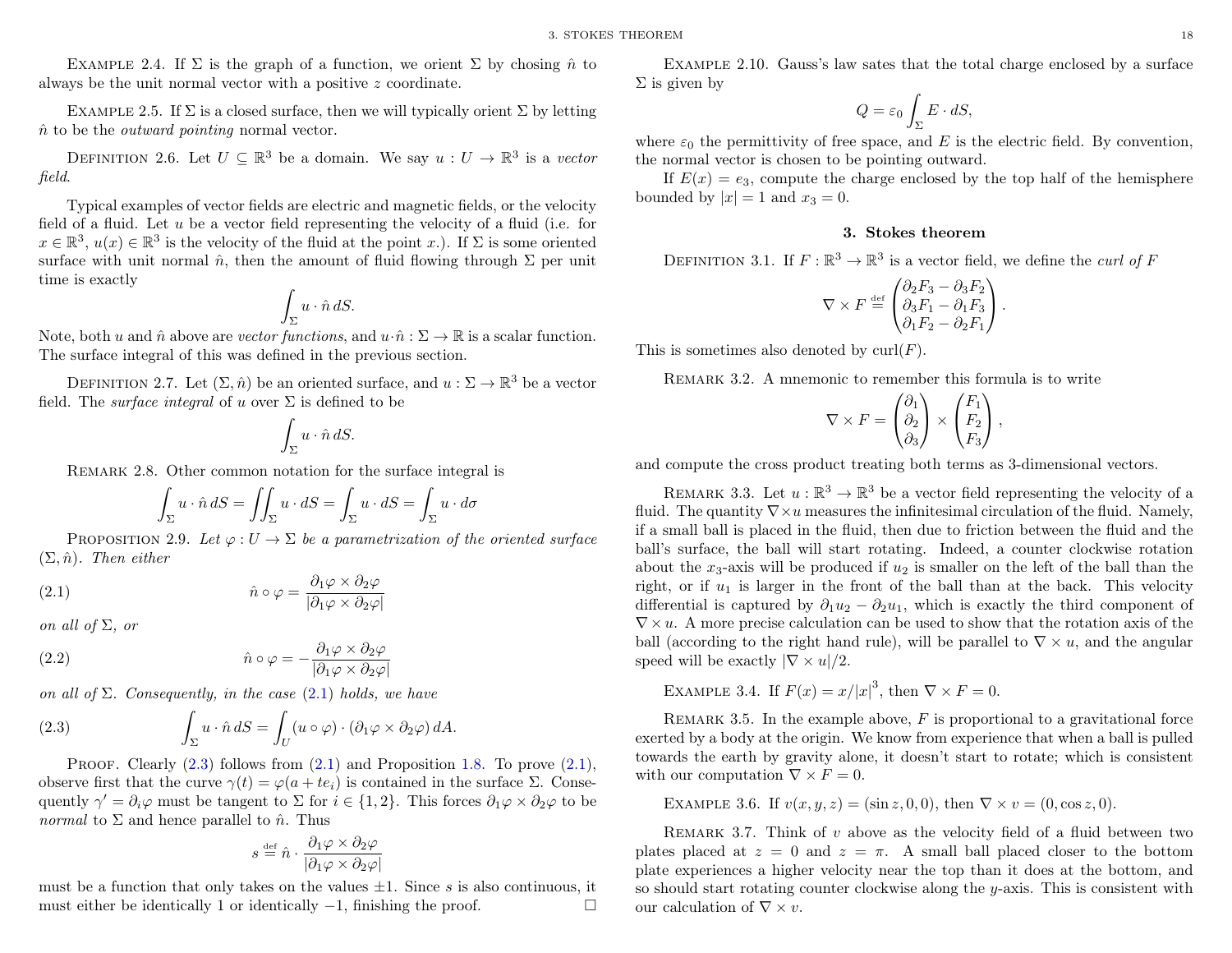REMARK 3.8. Formally if F is a vector field, then so is  $\nabla \times F$ . However, structurally  $\nabla \times F$  is a 2-form, and not a vector field! It is usually identified with a vector field using Hodge duality. Since the discussion of differential forms is beyond the scope of this course, we will gloss over this point and simply treat the curl of a vector field as a vector field.

THEOREM 3.9 (Stokes Theorem). Let  $U \subseteq \mathbb{R}^3$  be a domain,  $(\Sigma, \hat{n}) \subseteq U$  be a bounded, oriented, piecewise  $C^1$ , surface whose boundary is the (piecewise  $C^1$ ) curve  $\Gamma$ . If  $F: U \to \mathbb{R}^3$  be a  $C^1$  vector field, then

$$
\int_{\Sigma} \nabla \times F \cdot \hat{n} \, dS = \oint_{\Gamma} F \cdot d\ell.
$$

Here  $\Gamma$  is traversed in the counter clockwise direction when viewed by an observer standing with his feet on the surface and head in the direction of the normal vector.

REMARK 3.10. The rule determining the direction of traversal of  $\Gamma$  is often called the right hand rule. Namely, if you put your right hand on the surface with thumb aligned with  $\hat{n}$ , then  $\Gamma$  is traversed in the pointed to by your index finger.

REMARK 3.11. If the surface  $\Sigma$  has holes in it, then (as we did with Greens theorem) we orient each of the holes clockwise, and the exterior boundary counter clockwise following the right hand rule. Now Stokes theorem becomes

$$
\int_{\Sigma} \nabla \times F \cdot \hat{n} \, dS = \int_{\partial \Sigma} F \cdot d\ell,
$$

where the line integral over  $\partial \Sigma$  is defined to be the sum of the line integrals over each component of the boundary.

REMARK 3.12. If  $\Sigma$  is contained in the x, y plane and is oriented by choosing  $\hat{n} = e_3$ , then Stokes theorem reduces to Greens theorem.

Stokes theorem allows us to quickly see how the curl of a vector field measures the infinitesimal circulation.

PROPOSITION 3.13. Suppose a small, rigid paddle wheel of radius a is placed in a fluid with center at  $x_0$  and rotation axis parallel to  $\hat{n}$ . Let  $v : \mathbb{R}^3 \to \mathbb{R}^3$  be the vector field describing the velocity of the ambient fluid. If  $\omega$  the angular speed of rotation of the paddle wheel about the axis  $\hat{n}$ , then

$$
\lim_{a \to 0} \omega = \frac{\nabla \times v(x_0) \cdot \hat{n}}{2}.
$$

PROOF. Let  $\Sigma$  be the surface of a disk with center  $x_0$ , radius a, and face perpendicular to  $\hat{n}$ , and  $\Gamma = \partial \Sigma$ . (Here  $\Sigma$  represents the face of the paddle wheel, and  $\Gamma$  the boundary.) The angular speed  $\omega$  will be such that

$$
\oint_{\Gamma} (v - a\omega \hat{\tau}) \cdot d\ell = 0,
$$

where  $\hat{\tau}$  is a unit vector tangent to Γ, pointing in the direction of traversal. Consequently

$$
\omega = \frac{1}{2\pi a^2} \oint_{\Gamma} v \cdot d\ell = \frac{1}{2\pi a^2} \int_{\Sigma} \nabla \times v \cdot \hat{n} dS \xrightarrow{a \to 0} \frac{\nabla \times v(x_0) \cdot \hat{n}}{2}.
$$

Remark 3.14. If the axis of the paddle wheel is chosen to maximise the angular velocity, we see that  $\hat{n}$  must be parallel to  $\nabla \times v$ , and the maximum angular velocity is exactly  $|\nabla \times v|/2$ . Treating a small sphere as a combination of paddle wheels will prove the rotation formula claimed in Remark [3.3.](#page-20-3)

PROOF OF STOKES THEOREM. In the case that  $\Sigma$  admits a  $C^2$  parametrization, we can quickly deduce Stokes theorem from Greens theorem as follows. Let  $\varphi: U \to \Sigma$  be a  $C^1$  parametrization of  $\Sigma$  such that  $\hat{n} \cdot (\partial_1 \varphi \times \partial_2 \varphi) > 0$ . Now

$$
\int_{\Sigma} \nabla \times F \cdot \hat{n} dS = \int_{U} (\nabla \times F) \circ \varphi \cdot (\partial_1 \varphi \times \partial_2 \varphi) dA.
$$

If we define  $G: U \to \mathbb{R}^2$  by

$$
G = (D\varphi)^T (F \circ \varphi),
$$

then a direct calculation using the chain and product rules shows

$$
\partial_1 G_2 - \partial_2 G_1 = (\nabla \times F) \circ \varphi \cdot (\partial_1 \varphi \times \partial_2 \varphi).
$$

Consequently

$$
\int_{\Sigma} \nabla \times F \cdot \hat{n} dS = \int_{U} (\partial_1 G_2 - \partial_2 G_1) dA = \oint_{\partial U} G d\ell.
$$

Parametrising the curve  $\partial U$  the same calculation we did in the proof of Greens theorem shows

$$
\oint_{\partial U} G \, d\ell = \oint_{\Gamma} F \cdot d\ell,
$$

<span id="page-21-0"></span>finishing the proof.  $\Box$ 

#### 4. Conservative and Potential Forces.

DEFINITION 4.1. Let  $U \subseteq \mathbb{R}^3$ , and  $F: U \to \mathbb{R}^3$  be a  $C^1$  vector field.

• We say  $F$  is a *conservative force* if

$$
\oint_{\Gamma} F \cdot d\ell = 0,
$$

for all closed curves  $\Gamma$  which are completely contained inside  $U$ .

• We say F is a potential force there exists a  $C^2$  function  $V: U \to \mathbb{R}$  such that  $F = -\nabla V$ . (The function V is called the potential.)

DEFINITION 4.2. A domain  $U \subseteq \mathbb{R}^3$  is called *simply connected* if for every simple closed curve  $\Gamma \subseteq U$ , there exists a surface  $\Sigma \subseteq U$  whose boundary is exactly the curve Γ.

We've seen before that any potential force must be conservative. We address the converse here.

<span id="page-21-1"></span>THEOREM 4.3. Let  $U \subseteq \mathbb{R}^3$  be a simply connected domain, and  $F: U \to \mathbb{R}^3$ be a  $C^1$  vector field. Then F is a conservative force, if and only if F is a potential force, if and only if  $\nabla \times F = 0$ .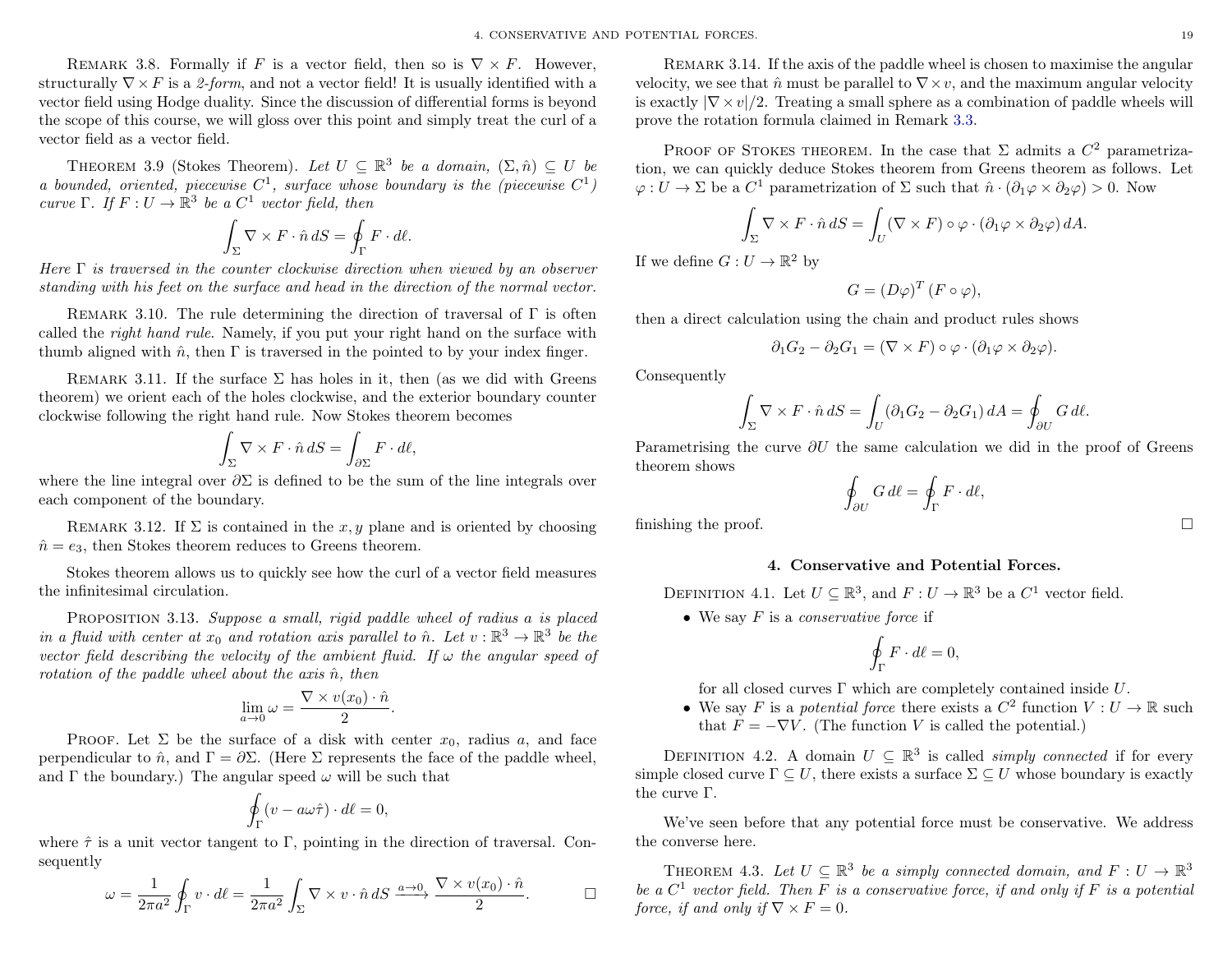The physics of conservative and potential forces aside, this result has interesting mathematical content: One can easily check that

$$
\nabla \times (\nabla V) = 0,
$$

for any  $C^2$  function V. Is the converse true? Namely if  $\nabla \times F = 0$ , must  $F = \nabla V$ for some function  $V: U \to \mathbb{R}$ ? Theorem [4.3](#page-21-1) says yes, provided the domain of F is simply connected.

PROOF OF THEOREM [4.3.](#page-21-1) Clearly, if  $F$  is a potential force, equality of mixed partials shows  $\nabla \times F = 0$ . Suppose now  $\nabla \times F = 0$ . By Stokes theorem

$$
\oint_{\Gamma} F \cdot d\ell = \int_{\Sigma} \nabla \times F \cdot \hat{n} dS = 0,
$$

and so  $F$  is conservative. Thus to finish the proof of the theorem, we only need to show that a conservative force is a potential force. We do this next.

Suppose F is a conservative force. Fix  $x_0 \in U$  and define

$$
V(x) = -\int_{\Gamma} F \cdot d\ell,
$$

where  $\Gamma$  is any path joining  $x_0$  and x that is completely contained in U. Since F is conservative, we seen before that the line integral above will not depend on the path itself but only on the endpoints.

Now let  $h > 0$ , and let Γ be a path that joins  $x_0$  to a, and is a straight line between a and  $a + he<sub>1</sub>$ . Then

$$
-\partial_1 V(a) = \lim_{h \to 0} \frac{1}{h} \int_{a_1}^{a_1 + h} F_1(a + te_1) dt = F_1(a).
$$

The other partials can be computed similarly to obtain  $F = -\nabla V$  concluding the  $\Box$ 

REMARK 4.4. Let 
$$
U = \mathbb{R}^3 - \{te_3 \mid t \in \mathbb{R}\}
$$
, and define  $F: U \to \mathbb{R}^3$  by

$$
F(x) = \frac{1}{x_1^2 + x_2^2} \begin{pmatrix} -x_2 \\ x_1 \\ 0 \end{pmatrix}.
$$

It's easy to check that  $F \in C^1(U)$  and  $\nabla \times F = 0$ . However, we claim there does not exist any  $V: U \to \mathbb{R}$  such that  $F = -\nabla V$ . To see this let  $\Gamma$  be the unit circle with center 0 contained in the  $x_1-x_2$  plane. A calculation we've done before shows

$$
\oint_{\Gamma} F \cdot d\ell = 2\pi \neq 0.
$$

But by the fundamental theorem we know  $\oint \nabla V \cdot d\ell = 0$  for any closed curve, and thus F can not equal  $-\nabla V$  for any  $V \in C^1(U)$ .

#### 5. Divergence Theorem

<span id="page-22-0"></span>DEFINITION 5.1. If  $v : \mathbb{R}^3 \to \mathbb{R}^3$  is a  $C^1$ , vector field we define the *divergence* of  $v$  by

$$
\nabla \cdot v = \sum_{i=1}^{3} \partial_i v_i.
$$

REMARK 5.2. The divergence is often denoted by  $div(v)$ , and measures the infinitesimal *outward flux* of a vector field at a given point. Indeed, suppose  $v$ represents the velocity field of a fluid and consider a small imaginary cube placed in the fluid. The difference in the horizontal components of the velocity on the right and left will contribute towards the horizontal outward flux, and is captured by the  $\partial_1 v_1$  term. Similarly the  $\partial_2 v_2$  and  $\partial_3 v_3$  terms capture the outward fluxes parallel to the  $x_2$  and  $x_3$  axes respectively.

Regions of high divergence are associated with sources (e.g. where a fluid is being pumped in), and regions of low divergence are associated with *sinks* (e.g. where a fluid drains out).

THEOREM 5.3 (Divergence Theorem). Let  $U \subseteq \mathbb{R}^3$  be a bounded domain whose boundary is a (piecewise)  $C^1$  surface denoted by  $\partial U$ . If  $v : U \to \mathbb{R}^3$  is a vector field, then

$$
\int_U (\nabla \cdot v) dV = \oint_{\partial U} v \cdot \hat{n} dS,
$$

where  $\hat{n}$  is the outward pointing unit normal vector.

Remark 5.4. Similar to our convention with line integrals, we denote surface integrals over *closed surfaces* with the symbol  $\oint$ .

REMARK 5.5. Let 
$$
B_R = B(x_0, R)
$$
 and observe

$$
\lim_{R \to 0} \frac{1}{\text{vol}(\partial B_R)} \int_{\partial B_R} v \cdot \hat{n} dS = \lim_{R \to 0} \frac{1}{\text{vol}(\partial B_R)} \int_{B_R} \nabla \cdot v dV = \nabla \cdot v(x_0),
$$

which justifies our intuition that  $\nabla \cdot v$  measures the outward flux of a vector field.

REMARK 5.6. If  $V \subseteq \mathbb{R}^2$ ,  $U = V \times [a, b]$  is a cylinder, and  $v : \mathbb{R}^3 \to R^3$  is a vector field that doesn't depend on  $x_3$ , then the divergence theorem reduces to Greens theorem.

PROOF OF THE DIVERGENCE THEOREM. Suppose first that the domain  $C$  is the unit cube  $(0,1)^3 \subseteq \mathbb{R}^3$ . In this case

$$
\int_C \nabla \cdot v \, dV = \int_C (\partial_1 v_1 + \partial_2 v_2 + \partial_3 v_3) \, dV.
$$

Taking the first term on the right, the fundamental theorem of calculus gives

$$
\int_C \partial_1 v_1 \, dV = \int_{x_3=0}^1 \int_{x_2=0}^1 (v_1(1, x_2, x_3) - v_1(0, x_2, x_3)) \, dx_2 \, dx_3
$$

$$
= \int_L v \cdot \hat{n} \, dS + \int_R v \cdot \hat{n} \, dS,
$$